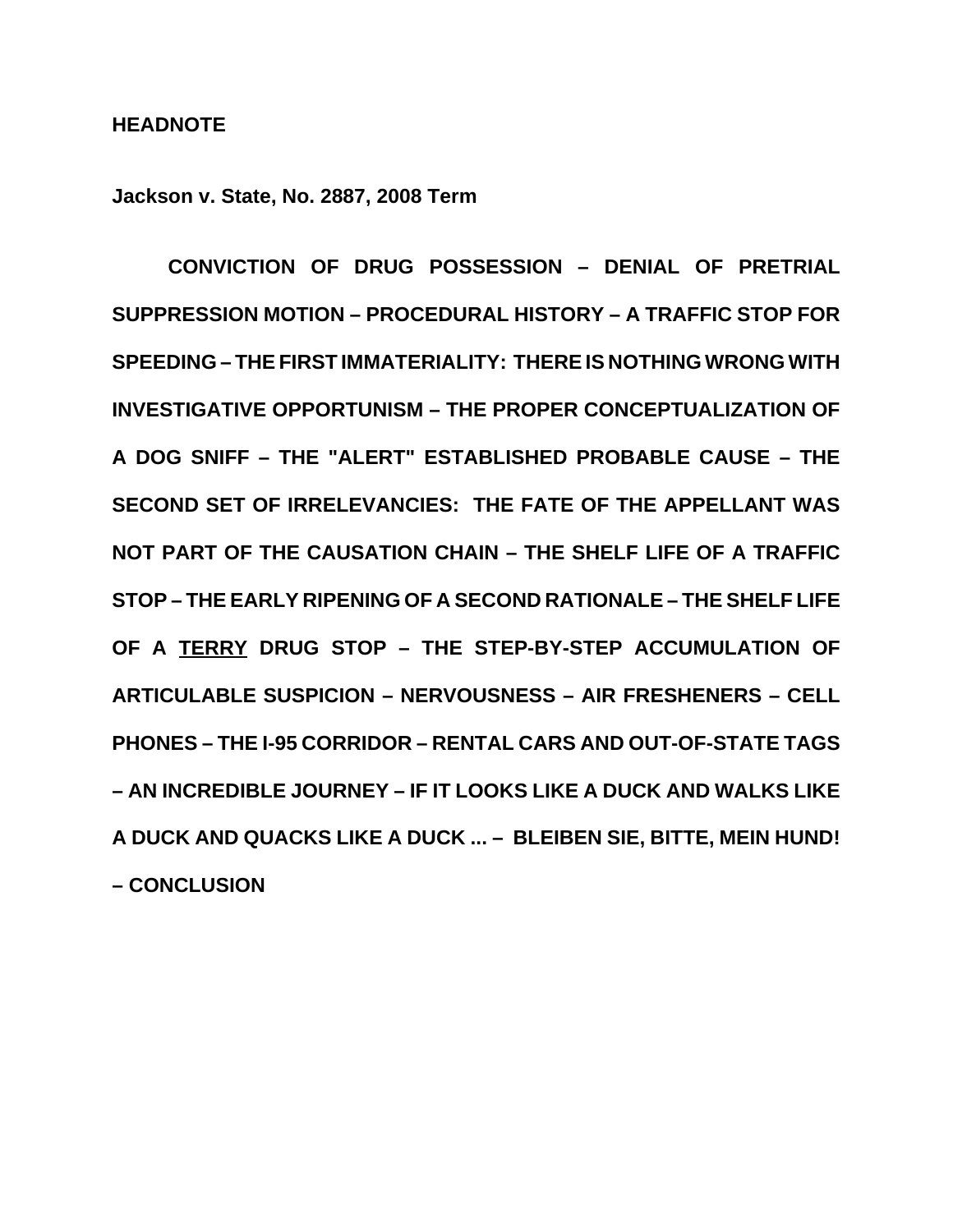### **REPORTED**

IN THE COURT OF SPECIAL APPEALS OF MARYLAND

No. 2887

September Term, 2008

### LESHONE JACKSON

v.

### STATE OF MARYLAND

Woodward, Matricciani, Moylan, Charles E., Jr. (Retired, Specially Assigned),

JJ.

Opinion by Moylan, J.

Filed: February 4, 2010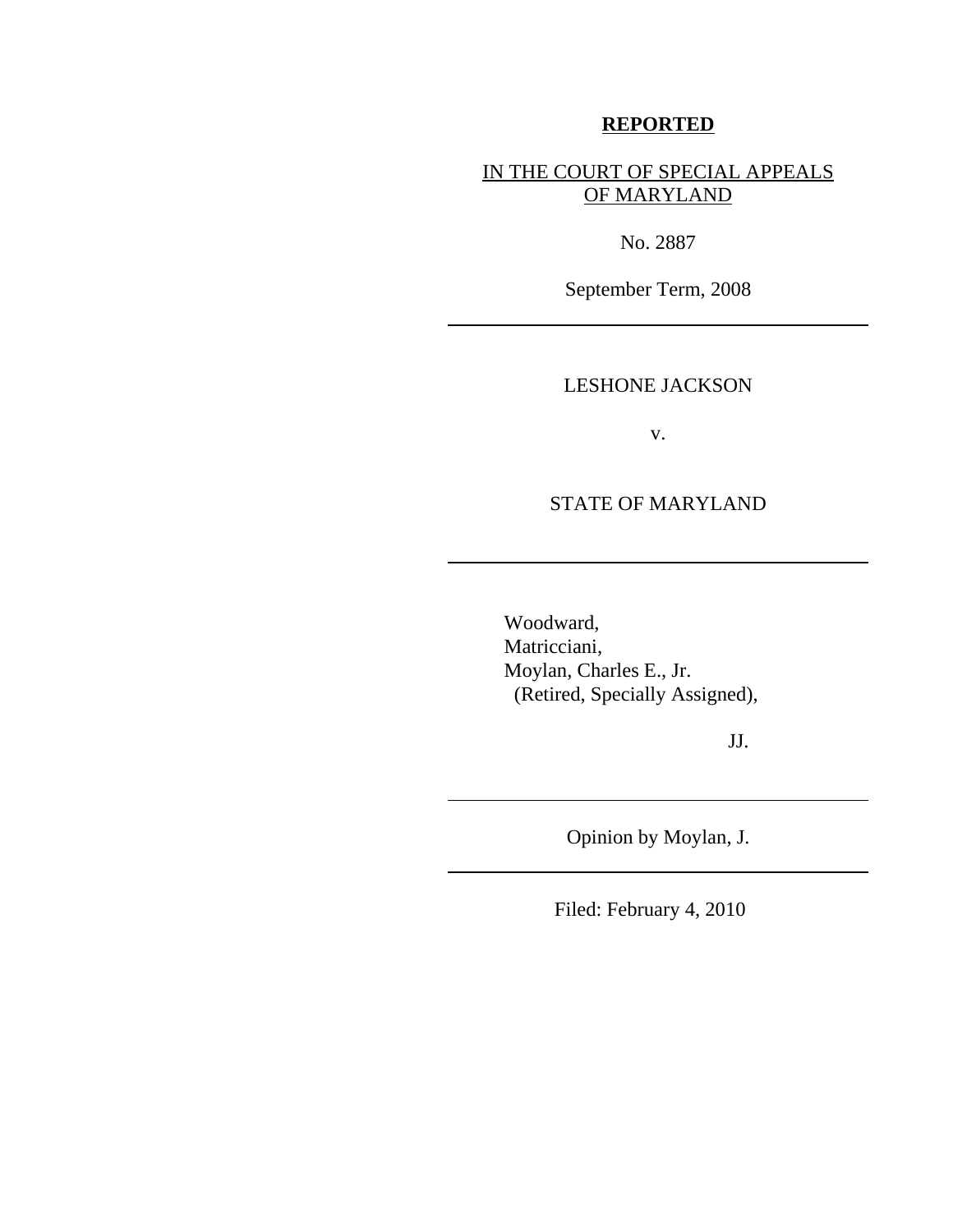The relationship between a traffic stop and a Terry-stop for drugs is a fascinating one, particularly because of its frequently shifting nature. When the relationship is sequential and the traffic stop winds down before the Terry stop has attained viability, it will be a choppy crossing for the prosecution if critical evidence has only been recovered in the course of the late-starting Terry stop. Ferris v. State, 355 Md. 356, 735 A.2d 491 (1999); Whitehead v. State, 116 Md. App. 497, 698 A.2d 1115 (1997). If, on the other hand, the Terry stop bursts into bloom before the traffic stop has faded, so that their life cycles overlap even briefly, fortune's wheel will have turned against the defense. State v. Ofori, 170 Md. App. 211, 906 A.2d 1089 (2006). Sequence and timing are everything.

### **Procedural History**

The appellant, LeShone Jackson, was convicted by Judge Dexter M. Thompson, Jr., on an agreed statement of facts, in the Circuit Court for Cecil County, of the possession of heroin with the intent to distribute. The appellant had reserved his right to appeal from the denial of his pretrial motion to suppress the physical evidence by Judge Raymond E. Beck. Although the appellant unnecessarily fragments his arguments, what is before us is the single question of whether Judge Beck was in error in ruling that the search of the appellant's automobile did not offend the Fourth Amendment prohibition against unreasonable search and seizure.

The evidence, all seized from the automobile the appellant had been driving, consisted of a large black plastic bag containing a number of smaller packages containing heroin. There were 1550 individual wax packages, containing a total of 600.5 grams of heroin.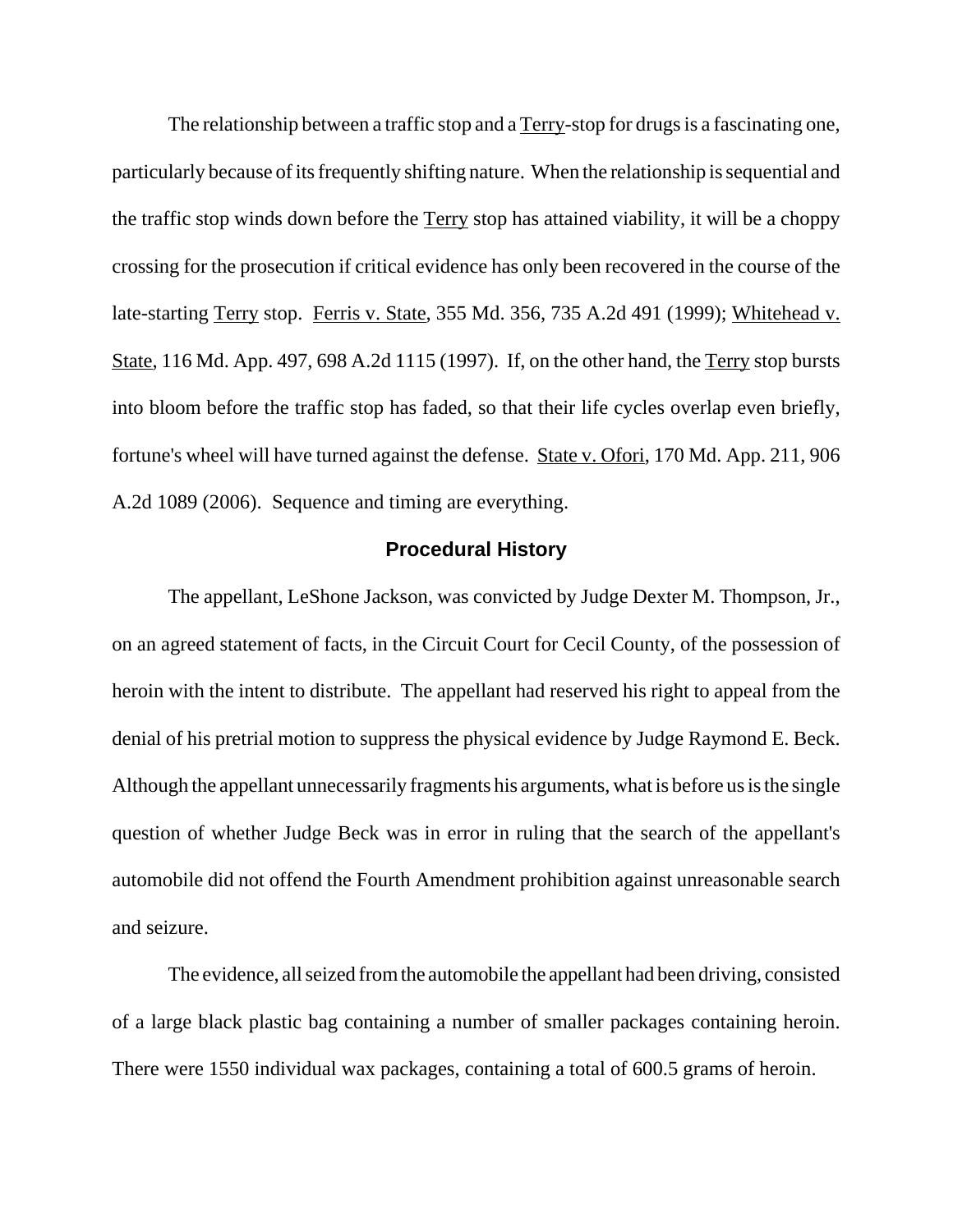The stop and subsequent search of the automobile the appellant was driving began at 12:56 P.M. on October 24, 2007. The pretrial hearing, conducted by Judge Beck on August 29, 2008, denied the motion to suppress. The appellant did not testify. The hearing consisted almost exclusively of the testimony of Maryland State Police Trooper David McCarthy, who made the initial traffic stop and then presided over the ensuing investigation.

### **A Traffic Stop For Speeding**

The chronology that matters is simple. We will walk through the pertinent elements, step by step, pointing out along the way, however, how other issues interjected by the appellant are immaterial. At 12:56 P.M. Trooper McCarthy was traveling in a southbound direction on Interstate 95 in Cecil County when he observed a gray Grand Prix Pontiac with South Carolina license tags traveling faster than other traffic in the same southbound direction. He paced the Pontiac for half a mile and noted that it was traveling at a speed of 75 miles per hour in a posted 65 miles per hour zone. Accordingly, he pulled the Pontiac over to the right shoulder of the highway. It was being driven by the appellant. There were no other passengers in the car. Trooper McCarthy approached the Pontiac for the purpose of issuing the appellant a traffic citation for speeding. As a unanimous Supreme Court pointed out in Arizona v. Johnson, 555 U.S. \_\_\_\_, 129 S. Ct. 781, 172 L. Ed. 2d 694, 700 (2009):

 $[I]$ n a traffic-stop setting, the first  $T$ erry condition – a lawful investigatory stop – is met whenever it is lawful for police to detain an automobile and its occupants pending inquiry into a vehicular violation.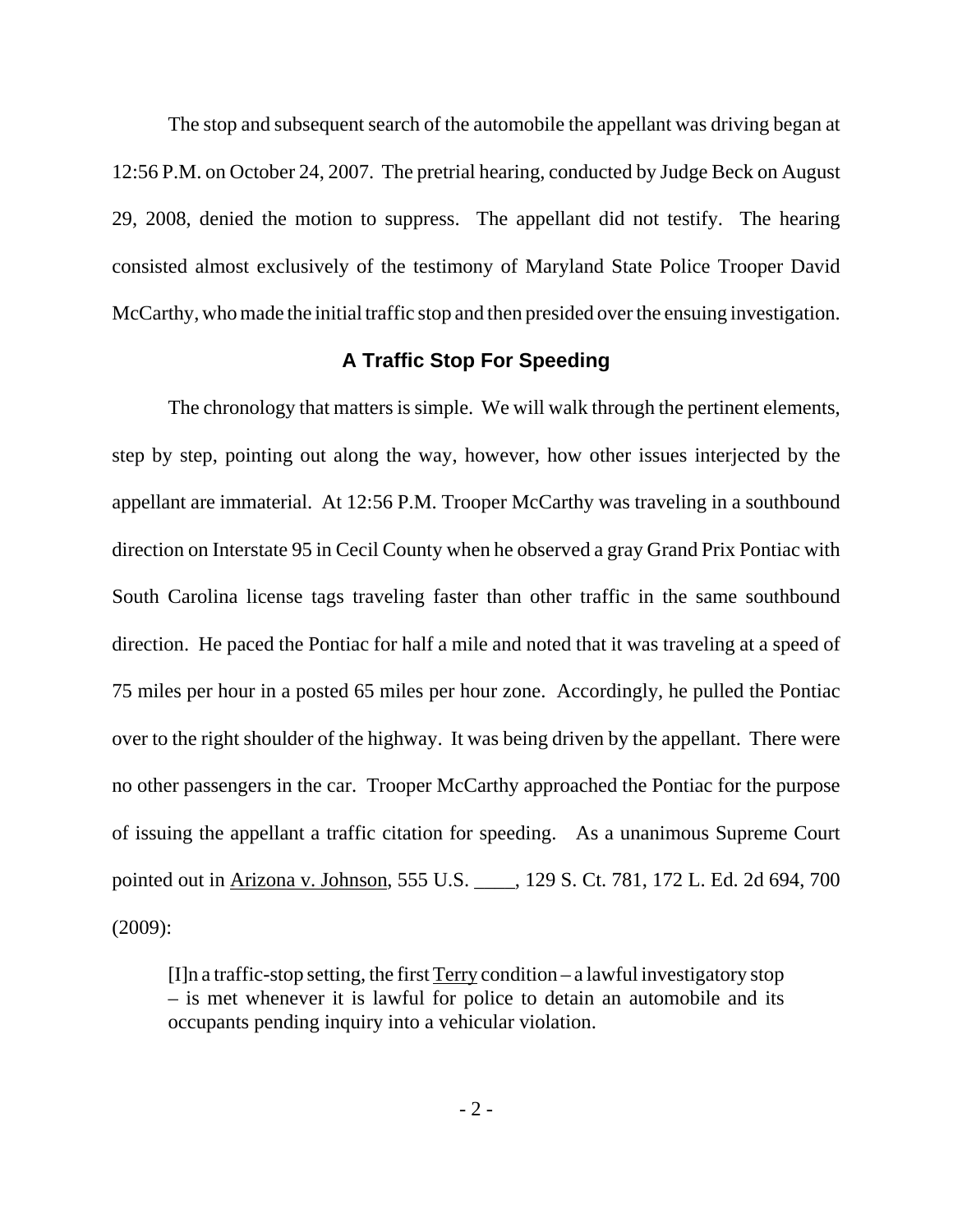That stop of the Pontiac was the first material event in our analysis. Judge Beck ruled that it was a lawful traffic stop.

The stop was based on speed, and nothing else. Whether it was 10 miles over the speed limit, 20 miles over the speed limit, or 2 miles over the speed limit, the stop was a lawful stop.

(Emphasis supplied). We hold that Judge Beck was absolutely on target with that ruling. The appellant, indeed, makes no challenge. The stop was good and Step One is solid.

## **The First Immateriality: There Is Nothing Wrong With Investigative Opportunism**

The first of the immaterialities advanced by the appellant consists of casting aspersions on the bona fides of Trooper McCarthy in making the traffic stop. He contends that Trooper McCarthy, by summoning immediate backup and by calling for a drug-sniffing canine, betrayed his true purpose of being on the trail of a narcotics violation and that he merely exploited the traffic infraction as a subterfuge. He dismissively belittles the traffic stop as "nothing but a ploy." It is fair comment, but it is also of no avail. Even should the appellant's suspicion be true, it would not make the slightest difference. As this Court observed in Charity v. State, 132 Md. App. 598, 601, 753 A.2d 556 (2000):

In Whren v. United States, 517 U.S. 806, 116 S. Ct. 1769, 135 L. Ed. 2d 89 (1996), the Supreme Court extended law enforcement officers a sweeping prerogative, permitting them to exploit the investigative opportunities presented to them by observing traffic infractions even when their primary subjective intention is to look for narcotics.

(Emphasis supplied).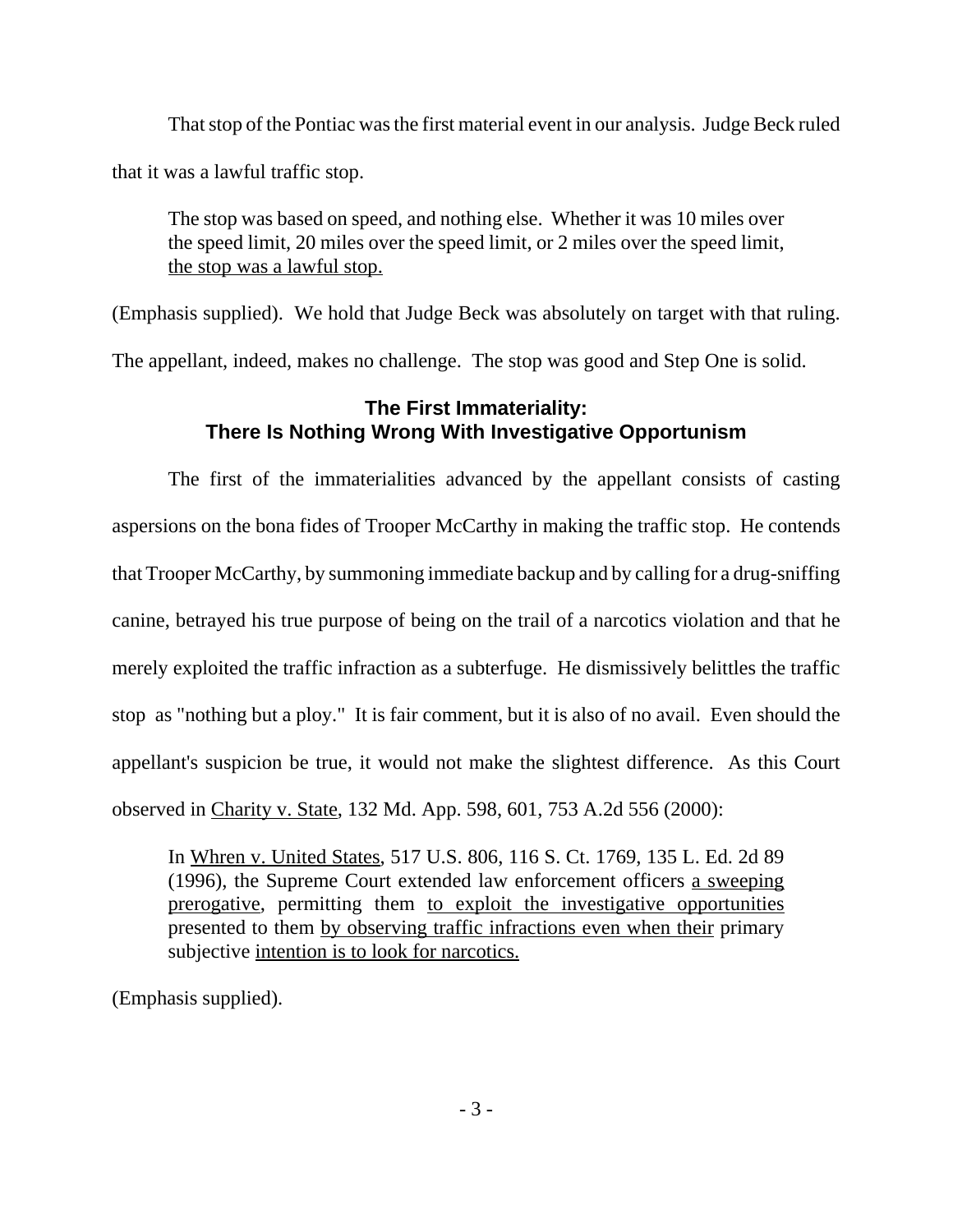Even if a ploy, it is a ploy that the Fourth Amendment forthrightly condones. In assessing a so-called "Whren-stop," the only pertinent concern is that of whether the officer had facts before him that would, objectively, justify the traffic stop. That the officer, subjectively, may have had some other or some additional purpose in mind is beside the point. The Charity case itself is a classic illustration of the broad latitude extended to the police by Whren.

The initial stop of the appellant's automobile for a traffic infraction was completely legitimate. ... The hearing judge found as a fact that the appellant was "following too closely" and that the stop for the traffic infraction was fully justified. We accept that as historic fact.

To be sure, Sergeant Lewis was not a highway patrolman with any apparent interest in enforcing the traffic regulations per se. He was a 15-year veteran of the Maryland State Police assigned to the special task of drug interdiction. He had made between 400 and 600 arrests on the Eastern Shore of Maryland in cases "involving controlled dangerous substances being transported into or through the State of Maryland." He recounted at length his extensive training in drug interdiction at special schools and courses in Florida, Canada, Illinois, Nevada, Detroit, New Jersey, West Virginia, Virginia and North Carolina. There is every reason to believe that when he saw the appellant's car traveling as one of what appeared to be three cars "in convoy" southbound on a major drug corridor from New York to Norfolk and points south, he suspected the appellant to be a drug courier. The fortuitous traffic infraction simply gave him the opportunity to pursue his primary investigative mission.

All of that is beside the point, however, because Whren v. United States permits a narcotics officer to seize the opportunity presented by a traffic infraction to make a stop that would not otherwise be permitted. The narcotics officer need not apologize for this. The "Whren stop" is part of the arsenal.

132 Md. App. at 609-10 (emphasis supplied). Opportunism, far from being a constitutional

sin, is an investigative virtue.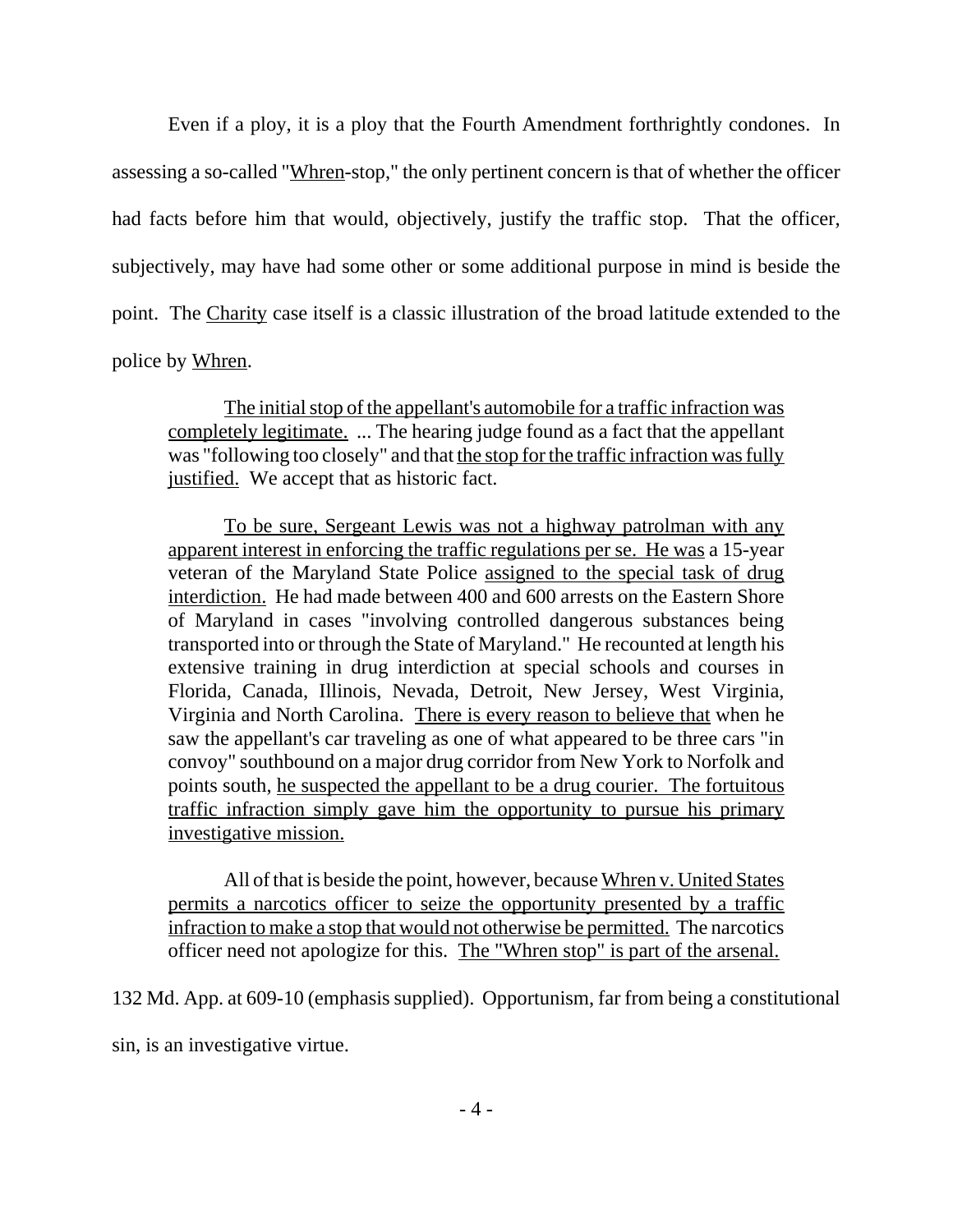### **The Proper Conceptualization of a Dog Sniff**

Taking off, then, from the launching pad of a constitutionally unassailable traffic stop, what is the next pertinent plateau? While the traffic stop was still in progress (we will deal with the time factor in a moment), a trained drug-sniffing dog made a positive alert on the vehicle, thereby signaling the likely presence of narcotic drugs somewhere inside the vehicle. Once such a positive alert takes place, there is, ipso facto, probable cause for a Carroll-Doctrine<sup>1</sup> search of the automobile. Such a search was made in this case and the drugs were duly recovered. Judge Beck ruled:

At that point in time, the traffic stop was continuing. K-9 dog already on the scene with its handler. Leco, with Corporal Armiger, alerted on the car for the basis to search the car, the car was searched and the heroin was subsequently found.

(Emphasis supplied).

We affirm that ruling. The sniffing by the dog of the exterior of the appellant's vehicle was not itself a search within the contemplation of the Fourth Amendment and required, therefore, no justification of any sort. The Supreme Court made this point emphatically in Illinois v. Caballes, 543 U.S. 405, 410, 125 S. Ct. 834, 160 L. Ed. 2d 842 (2005):

A dog sniff conducted during a concededly lawful traffic stop that reveals no information other than the location of a substance that no individual has any right to possess does not violate the Fourth Amendment.

(Emphasis supplied).

<sup>&</sup>lt;sup>1</sup>Carroll v. United Sates, 267 U.S. 132, 45 S. Ct. 280, 69 L. Ed. 543 (1925).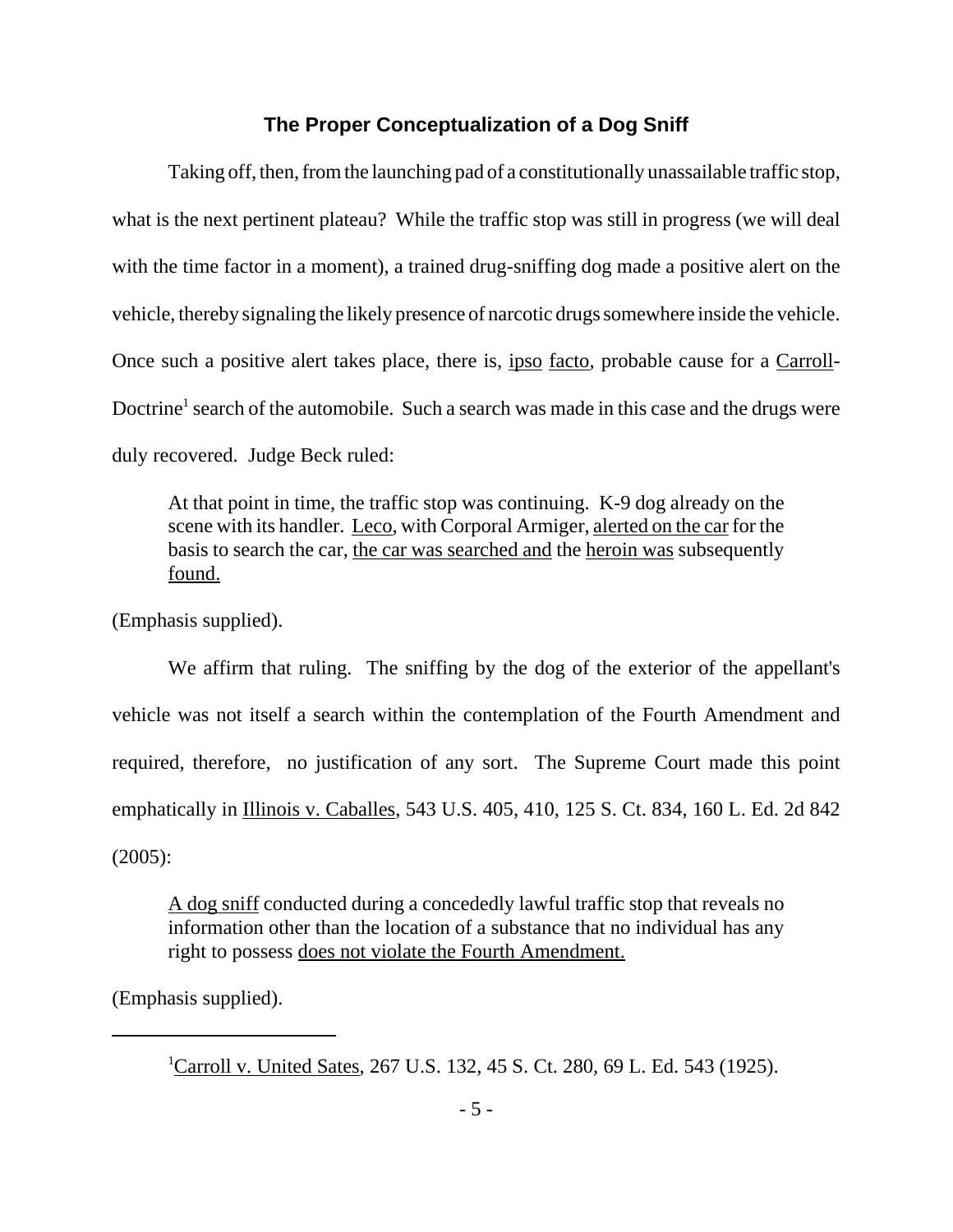In Wilkes v. State, 364 Md. 554, 581, 774 A.2d 420 (2001), the Court of Appeals was equally clear that a dog sniff is "neither a search nor a seizure" and that the Fourth Amendment, therefore, does not apply and requires no comment.

Because a K-9 scan, under the circumstances such as those present here, is neither a search nor a seizure, Fourth Amendment issues, in respect to such a K-9 scan, do not arise. Thus, Trooper Prince did not need reasonable articulable suspicion of drug-related criminal activity prior to subjecting petitioner's Escort to the K-9 scan.

Id. (emphasis supplied).

This Court had earlier announced the same principle in Gadson v. State, 102 Md.

App. at 557, 650 A.2d 1354.

Whether the Fourth Amendment was even involved, so as to require satisfaction, at that particular stage of the total investigative episode depends upon whether a sniff or smell by a drug detection dog constitutes a "search" within the contemplation of the Fourth Amendment. It does not.

(Emphasis supplied). See also Cruz v. State, 168 Md. App. 149, 161, 895 A.2d 1076 (2006)

("[A] drug dog's sniff of the exterior of an automobile that had been lawfully stopped for speeding did not implicate legitimate privacy interests.'"); State v. Funkhouser, 140 Md. App. 696, 711, 782 A.2d 387 (2001) ("The smelling or sniffing of the exterior surface of an otherwise protected repository (automobile, suitcase, locker, etc.) is not a 'search' within the contemplation of the Fourth Amendment.").

In stating that the dog sniff was beyond constitutional challenge, we deliberately have refrained from using the term of art "reasonable." That verbal restraint on our part is because "reasonableness" is a Fourth Amendment criterion and Fourth Amendment criteria are of no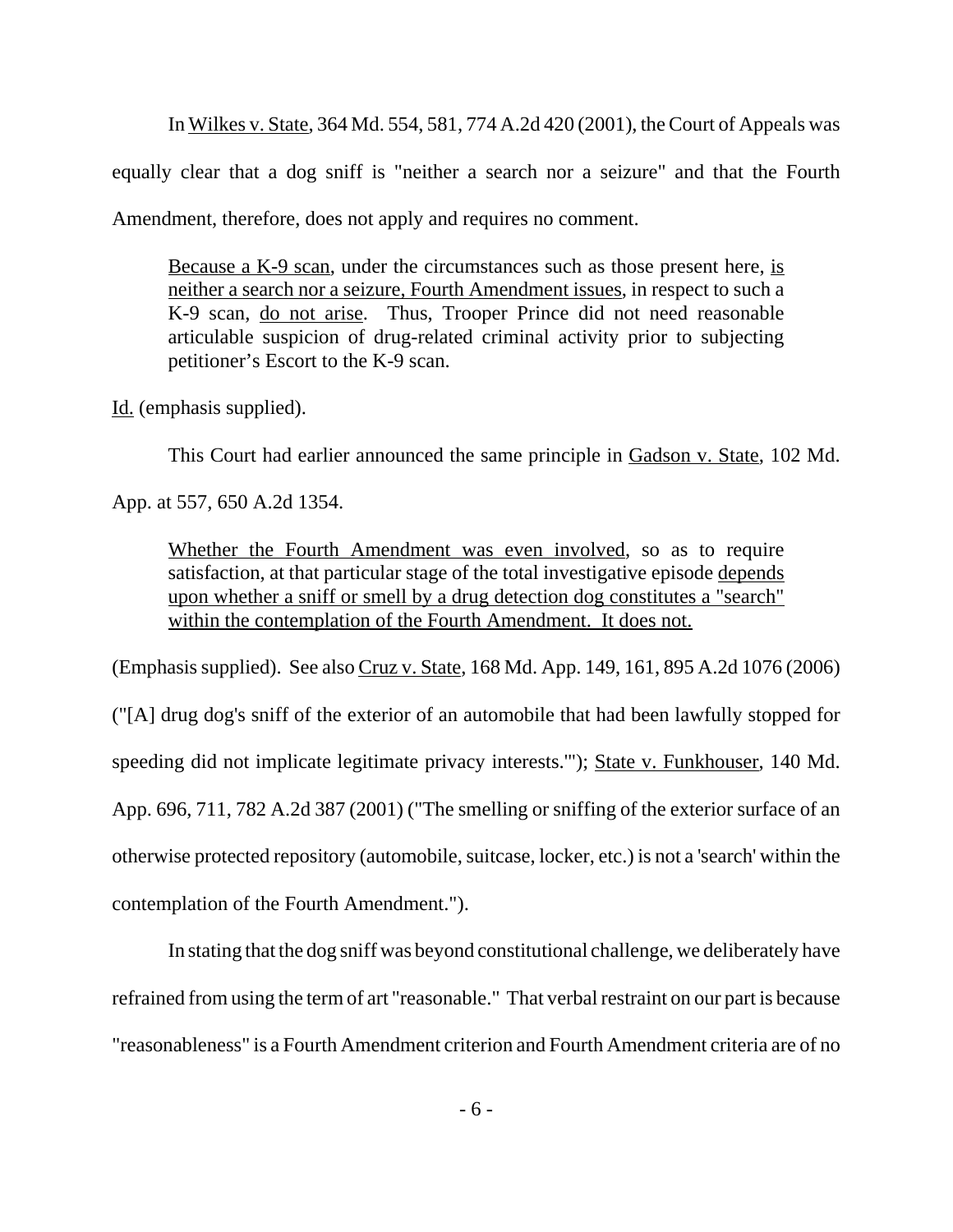significance in appraising the use of a drug-smelling dog. The unchallengeability of a dog sniff has nothing to do with Fourth Amendment reasonableness. Our tolerance of the dog sniff is, rather, an instance of Fourth Amendment inapplicability and not one of Fourth Amendment satisfaction. A dog sniff can be neither "reasonable" nor "unreasonable" in a Fourth Amendment sense, because the Fourth Amendment can be neither satisfied nor violated where it does not apply. So long as the police agent, human or canine, is in a place where that agent has a constitutionally unassailable right to be, it is free to employ its olfactory senses in any way it wishes. The dog is as free to smell cocaine or marijuana as the officer is free to smell the roses or the garbage or "the breath of new mown hay." Neither dog nor man needs a judicial permission slip to sniff the air.

### **The "Alert" Established Probable Cause**

The substantive capacity of a canine "alert" to establish probable cause is also beyond challenge. Judge Cathell placed the imprimatur of the Court of Appeals on the probablecause-generating potency of a canine "alert" on an automobile in Wilkes v. State, 364 Md. at 586:

The troopers were able to conduct a lawful search of petitioner's vehicle because after the K-9 scan alerted to the presence of narcotics they had probable cause to do so. We have noted that once a drug dog has alerted a trooper "to the presence of illegal drugs in a vehicle, sufficient probable cause exist[s] to support a warrantless search of [a vehicle]."

(Emphasis supplied).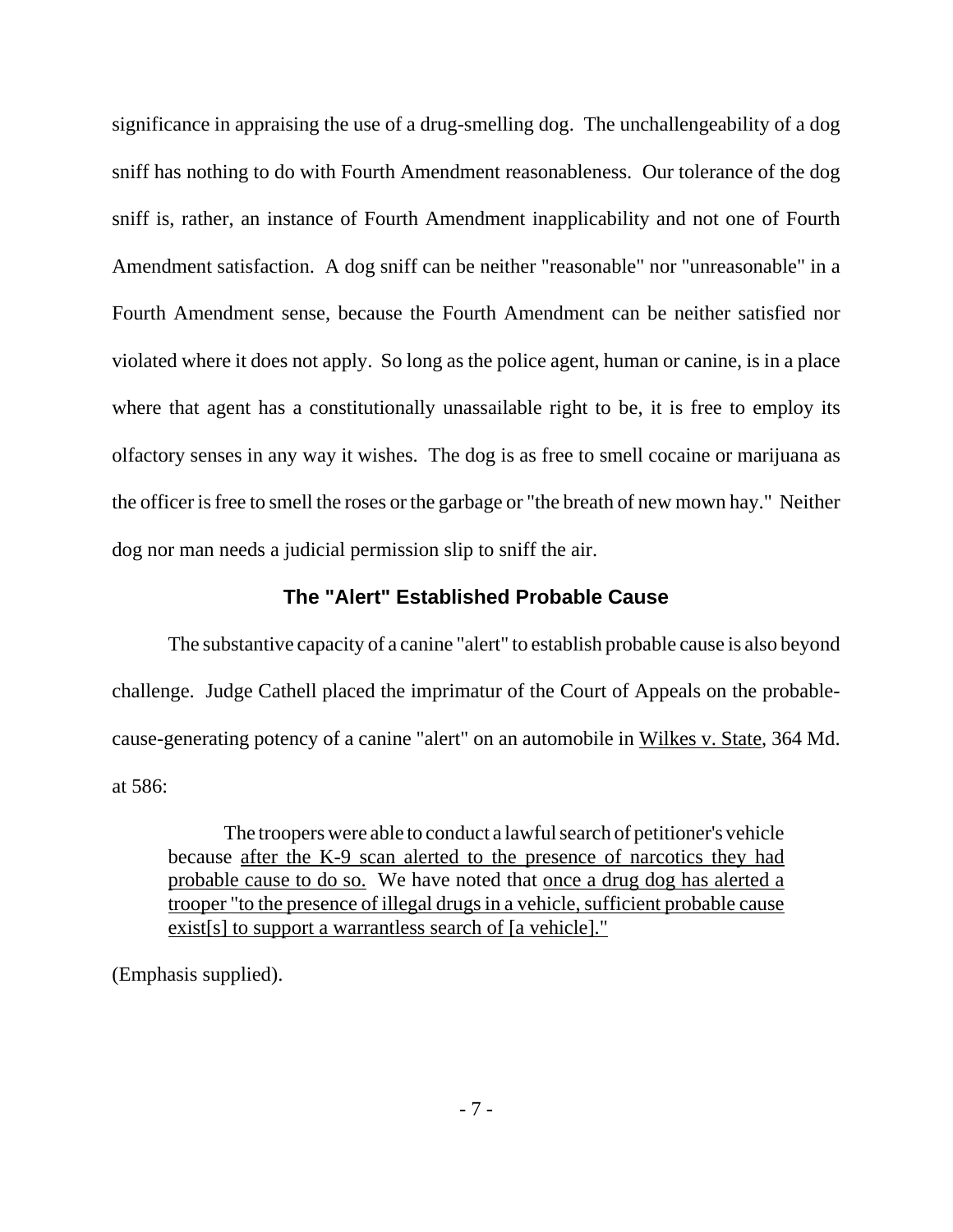Gadson v. State, 341 Md. 1, 8, 668 A.2d 22 (1995), had foreshadowed the Wilkes

holding by six years.

Nor does Gadson dispute that once Sandy the dog alerted Trooper Prince to the presence of illegal drugs in the vehicle, sufficient probable cause existed to support a warrantless search of the truck. See United States v. Dovali-Avila, 895 F.2d 206, 207 (5th Cir. 1990) (a "dog alert" is sufficient to create probable cause to conduct a warrantless vehicle search).

(Emphasis supplied).

In Fitzgerald v. State, 153 Md. App. 601, 619, 837 A.2d 989 (2003), aff'd, 384 Md.

484, 864 A.2d 1006 (2004), our holding was similarly unequivocal.

As we affirm the adequacy of the warrant application, we hold that Alex's "alert" to Apartment A was ipso facto enough to establish probable cause. Both the Court of Appeals and this Court have regularly affirmed the dispositive sufficiency of a canine "alert."

(Emphasis supplied).

Carter v. State, 143 Md. App. 670, 674, 795 A.2d 790 (2002), was equally emphatic.

A trained dog scanned a vehicle and "alerted" to the presence of drugs.

From that point on, there is no question about the Fourth Amendment proprieties. The dog "alert" supplied the probable cause for a warrantless search of the van.

(Emphasis supplied). We spoke to the same effect in State v. Funkhouser, 140 Md. App.

696, 711, 782 A.2d 387 (2001):

When a qualified dog signals to its handler that narcotics are in a vehicle, ... that is ipso facto probable cause to justify a warrantless Carroll Doctrine search of the vehicle.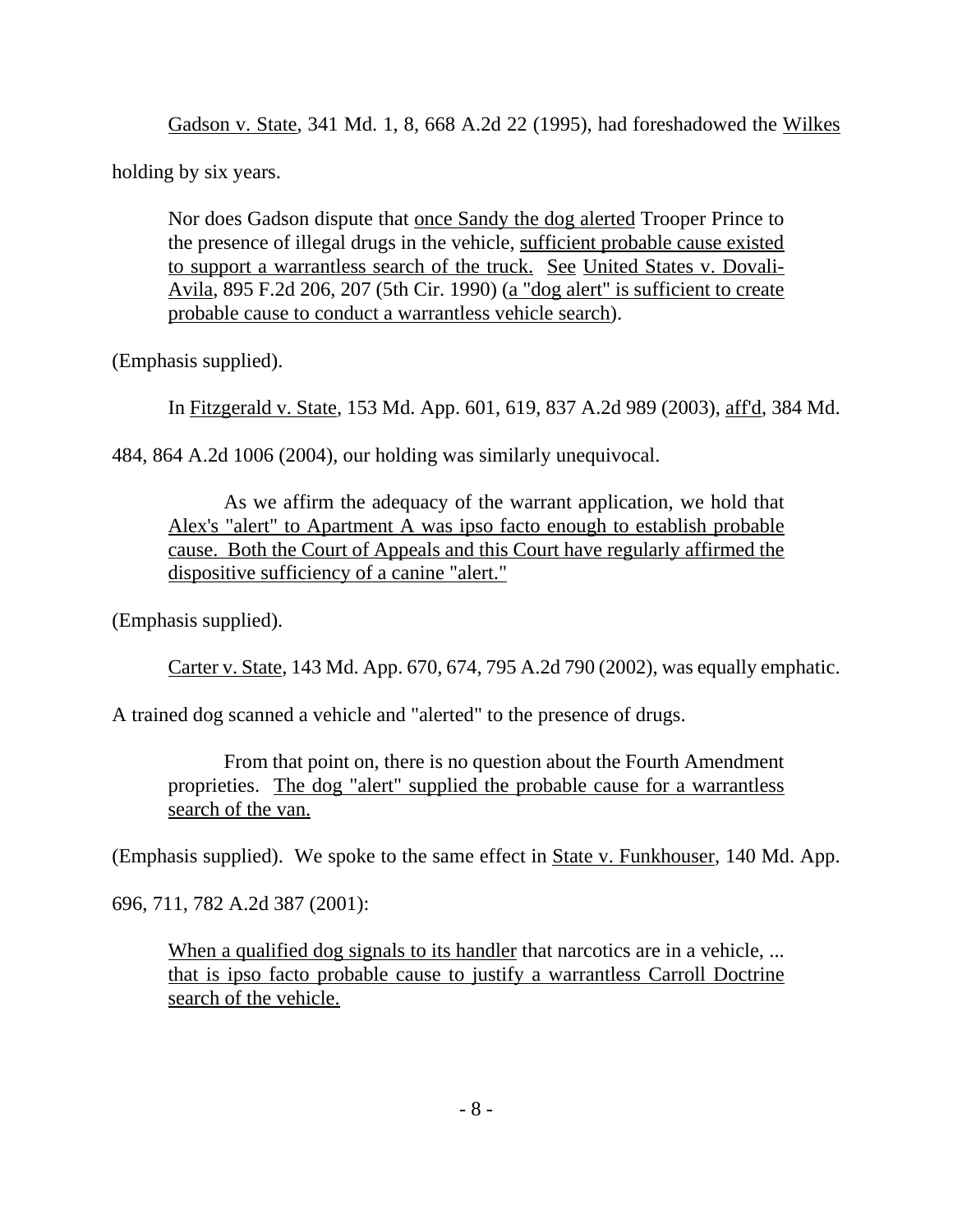(Emphasis supplied). See also State v. Wallace, 372 Md. 137, 146, 812 A.2d 291 (2002) ("[T]he law is settled that when a properly trained canine alerts to a vehicle indicating the likelihood of contraband, sufficient probable cause exists to conduct a warrantless 'Carroll' search of the vehicle."); Stokeling v. State, Md. App. \_\_\_\_, \_\_\_\_, A.2d \_\_\_\_, No. 1126, September Term, 2008 (filed December 30, 2009) ("It is well established that an alert to a vehicle by a qualified drug-sniffing dog furnishes probable cause to perform a warrantless search of the vehicle.").

On this issue we are simply reiterating what is now hornbook law. Once Leco "alerted" on the Pontiac, the ballgame was over. The Pontiac was fair game. The only thing that remains in issue is the eight minute gap between the initial traffic stop and Leco's "alert." It was necessary, of course, for the Pontiac still to have been there on the shoulder of the road legitimately when Leco arrived.

## **The Second Set of Irrelevancies: The Fate of the Appellant Was Not Part of the Causation Chain**

The appellant interrupts the analysis at this point with two immaterial and essentially indistinguishable sub-contentions. He argues first that by being removed from his automobile, he was "illegally seized." He asserts:

Clearly, the troopers did not have probable cause to seize Appellant. This seizure certainly exceeded the parameters of the traffic stop. Therefore, Appellant was illegally seized. Thus, Appellant's right pursuant to the Fourth Amendment has been violated. As such, the evidence illegally obtained must be suppressed.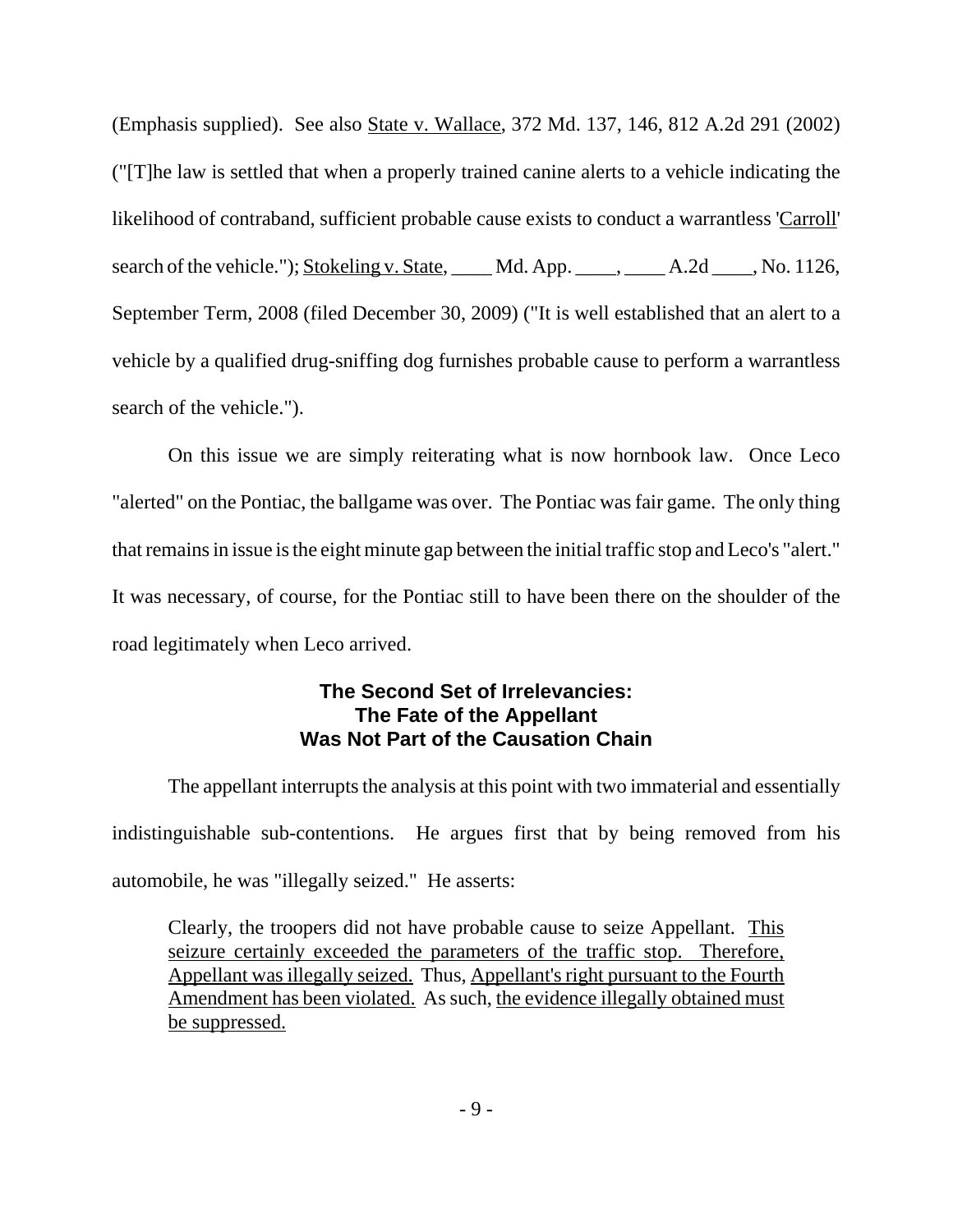(Emphasis supplied). The appellant then makes the essentially indistinguishable subcontention that he was unreasonably subjected to a de facto arrest without probable cause.

Notwithstanding the fact that Appellant was not placed in handcuffs, it has no bearing on the determination of whether he was arrested. Grier, Morton and Dixon support this proposition. The troopers intended to arrest Appellant because of their suspicion. Appellant was under their real authority. Appellant was seized. And, Appellant was de facto under arrest. All of the troopers' actions were conducted prior to Appellant's credentials being called in and the dog scan being conducted. Thus, Appellant was arrested without probable cause. Accordingly, the lower court erred in denying Appellant's motion to suppress.

(Emphasis supplied).

It is not necessary to recite the tetralogy of Pennsylvania v. Mimms, 434 U.S. 106, 98 S. Ct. 330, 54 L. Ed. 2d 331 (1977); Maryland v. Wilson, 519 U.S. 408, 117 S. Ct.882, 137 L. Ed. 2d 41 (1997); Brendlin v. California, 551 U.S. 249, 127 S. Ct. 2400, 168 L Ed. 2d 132 (2007); and Arizona v. Johnson, 555 U.S. \_\_\_\_, 129 S. Ct. 781, 172 L. Ed. 2d 694 (2009), for the proposition that in a traffic stop case the police may order the driver out of the car, because the propriety of that police action is utterly immaterial. As long as the automobile itself was being constitutionally detained as of the moment the dog made its positive alert, whatever may have been happening to the appellant in the meantime, good or bad, is utterly immaterial.

Whether the appellant was being royally wined and dined, on the one hand, or was being greeted as if exiting the Biograph Theatre in Chicago, on the other, is an extraneous consideration that had no impact on the legitimacy of the dog sniff. For other purposes, of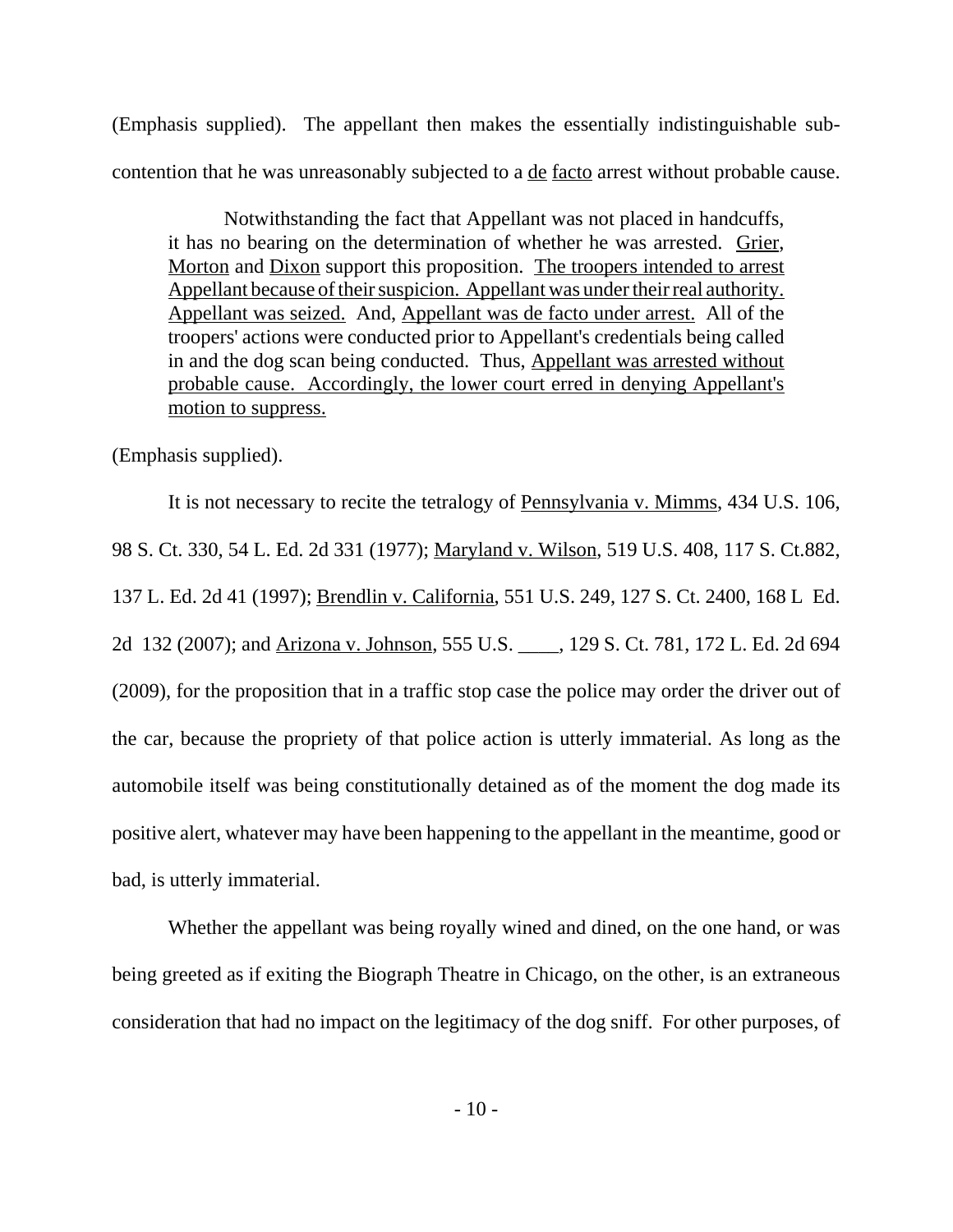course, it may have made a great deal of difference. We are not suggesting otherwise. We are simply stressing the point, perhaps starkly so, that the treatment of the appellant as a person, whether exemplary or deplorable, was not a factor in the suppression syllogism. The appellant was being lawfully detained. The degree of restraint, minimal or maximal, did not influence, therefore, the fact that the car was properly still in place when the dog arrived. All that matters is that the appellant was not free to drive the car away. Any restraint on him beyond that point, even if excessive, did not affect the immobility of the car.

Every Fourth Amendment violation, assuming one to have occurred, does not, in and of itself, require the suppression of evidence. To justify the exclusion of evidence, it is further required that the discovery of the evidence shall have been the proximate result of the Fourth Amendment violation. There was in this case no even arguable cause-and-effect relationship between the recovery of the evidence and the alleged Fourth Amendment grievances being urged by the appellant. Even if, arguendo, the appellant had been "illegally seized" and even if, arguendo, the appellant had been "subjected to a de facto arrest without probable cause," that might give rise to a § 1983 constitutional tort action, but it would not adversely affect the legitimacy of the dog sniff and the consequential Carroll Doctrine search of the Pontiac in this case. Suppression requires a showing of proximate causation. In Charity v. State, 132 Md. App. at 632, we stressed the necessity of keeping one's eye on the critical issue and not being distracted by immaterialities.

So an unconstitutional detention of the appellant occurred. So what? Why do we care? What significance, if any, does that unconstitutional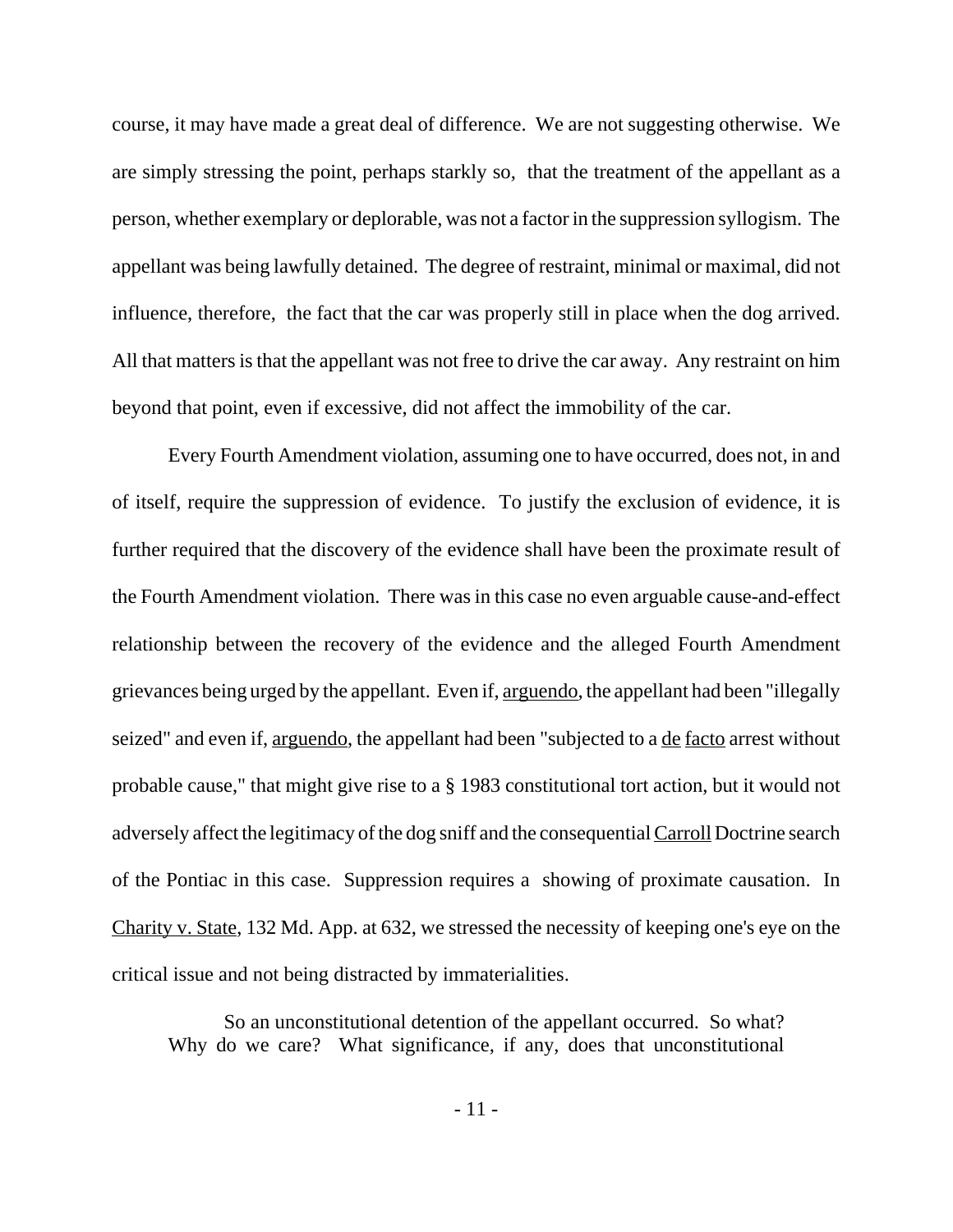detention have for the only issue before us in this case. It is so easy at times for all hands to get excited about the rightness or wrongness of police behavior that everyone loses sight of the ultimate issue.

There is a single contention raised by the appellant on this appeal. As he himself phrases it, "**THE SEARCH OF THE APPELLANT'S VEHICLE WAS VIOLATIVE OF THE FOURTH AND FOURTEENTH AMENDMENTS.**"

(Emphasis supplied).

An analysis of materiality at times calls for an almost surgical separation of concerns. Selecting what to ignore, however, is not cavalier; it is an indispensable diagnostic skill, for some investigative events have juridical significance while others do not. Whereas a search incident or a frisk (or even, perhaps, a confession or an on-site identification) may depend for its admissibility on the constitutional propriety of what the police have been doing to the detainee, a Carroll Doctrine search of an automobile, by contrast, may in the meantime have diverged onto a self-contained doctrinal path of its own. This is such a case. So long as the search of the Pontiac itself did not violate the Fourth Amendment, it simply does not matter, on this particular issue, whether the seizure and/or arrest of the appellant did so or not.

### **The Shelf Life of a Traffic Stop**

The third and final critical issue in this case is whether the appellant's vehicle, which had been legitimately stopped initially, was still being legitimately detained as of the moment the dog sniff occurred. The vehicle was stopped at 12:56 P.M. Corporal Chris Armiger, with the K-9 Leco in tow, arrived at the scene at 1:00 P.M., four minutes later. The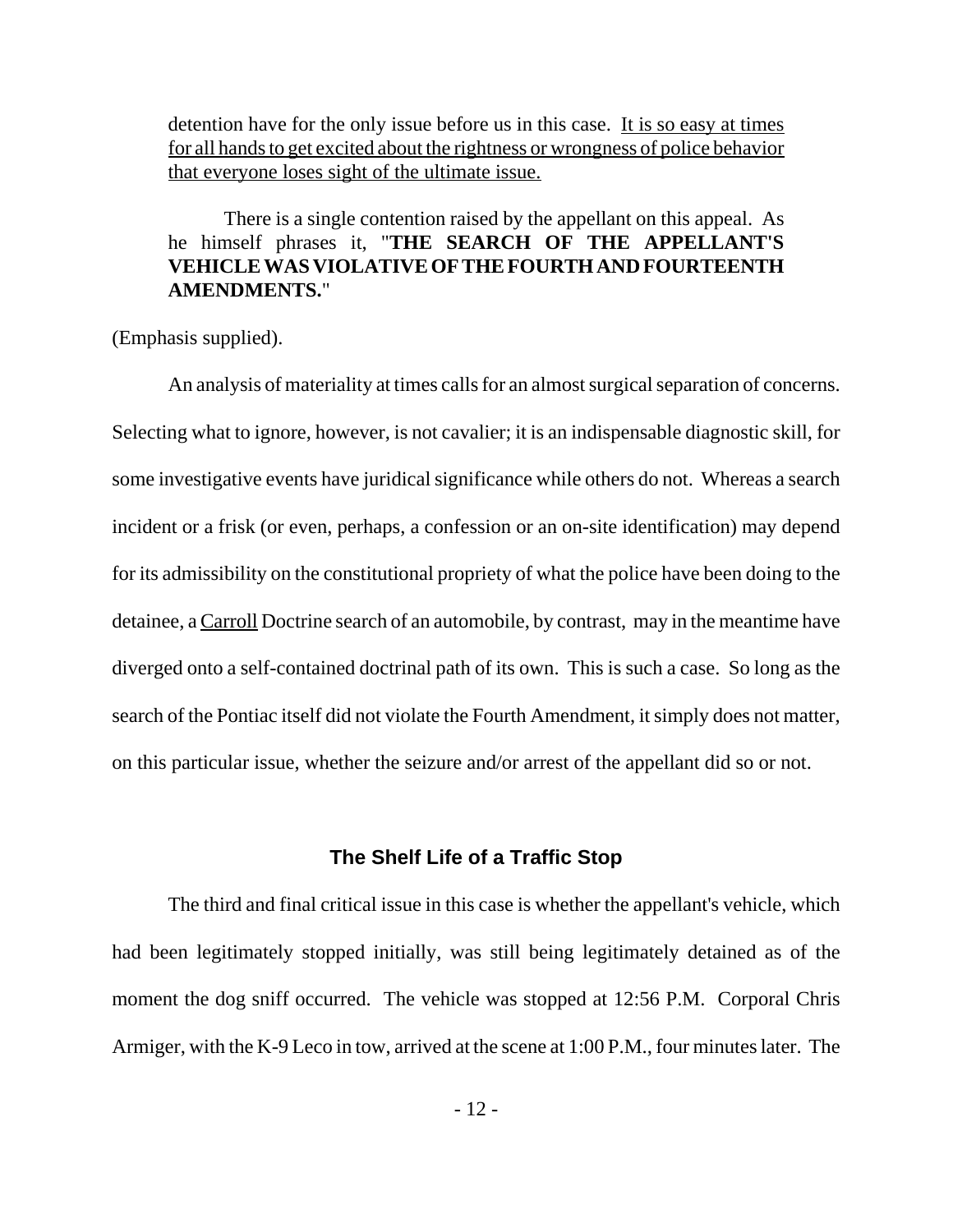terminal time for Fourth Amendment appraisal, however, is not when the K-9 unit arrived on the scene, but the time when the actual K-9 "alert" was made. Leco made a positive alert for controlled dangerous substances at 1:04 P.M., eight minutes after the initial stop. At that point, as we measure the length of the detention that must be subjected to Fourth Amendment reasonableness analysis, the clock stopped running. Under the subhead "The Clock Stops," this Court discussed the terminal significance of the K-9 "alert" in State v. Ofori, 170 Md. App. 211, 221, 906 A.2d 1089 (2006).

At the other end of the time continuum, once the K-9 "alerted" to the probable presence of contraband drugs in the Cadillac, all Fourth Amendment uncertainty came to an end. Officer Shaffer and Officer Brooks had, by virtue of the K-9 "alert," unquestionable probable cause for a warrantless Carroll-Doctrine search of the Cadillac, which they then proceeded to execute.

(Emphasis supplied).

....

We are dealing in this case with a detention time of eight minutes. Even by the fastmoving stopwatch of a traffic stop, eight minutes does not come close to the outer permissible limits. Trooper McCarthy had phoned in to police headquarters the appellant's driver's license data and the car rental agreement for the Pontiac. He had not yet received any reply when the dog sniff took place. Trooper McCarthy testified that at the time the K-9 alert was made, the traffic stop was still in progress. He had not yet heard from his dispatcher about warrant checks on the appellant or a stolen car report on the automobile.

TPR. MCCARTHY: I still have not received responses back through MVA or any warrant checks, at this point.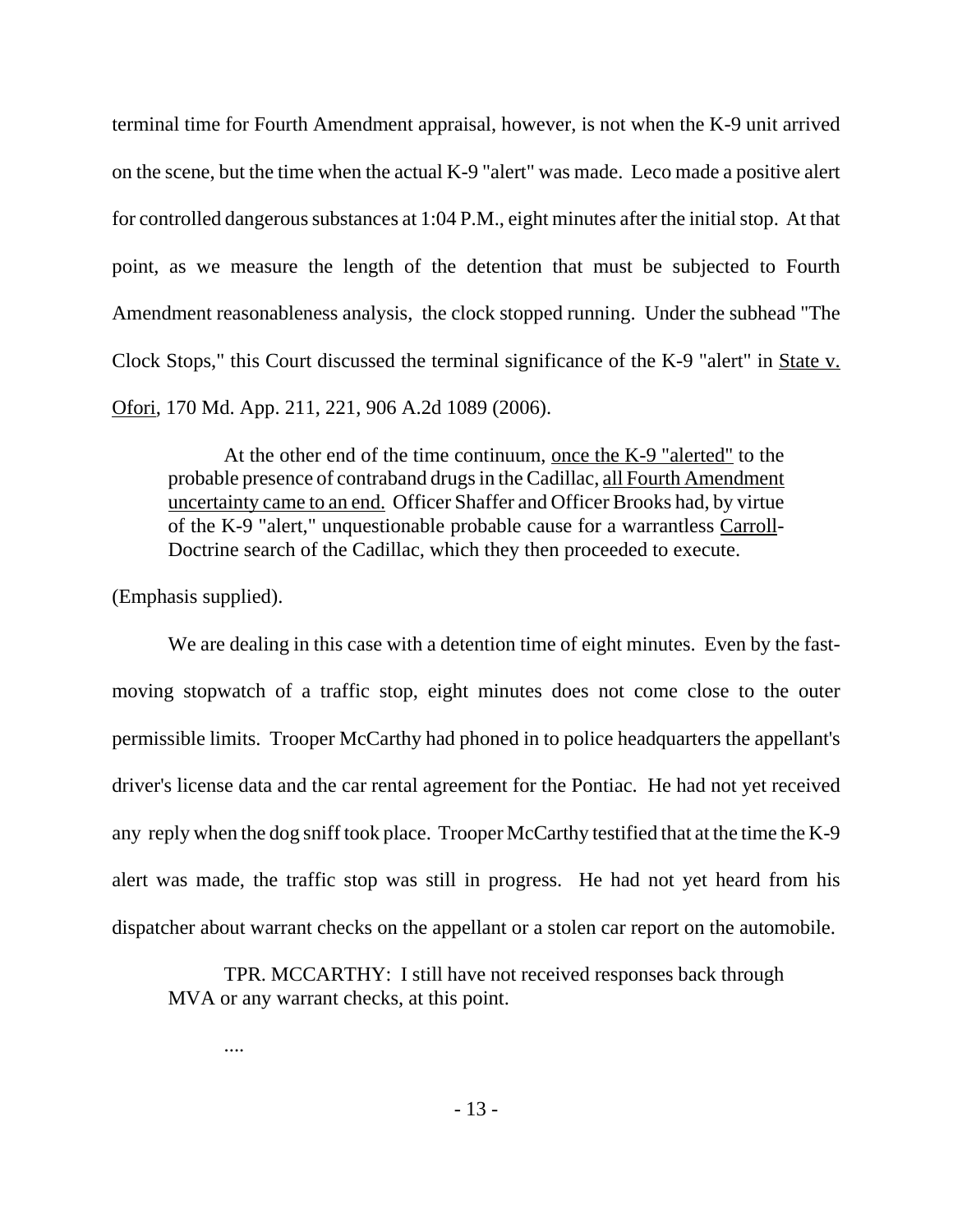TPR. MCCARTHY: The traffic stop is still going on. We are going to do a K-9 scan during the course of the traffic stop.

On redirect examination, Trooper McCarthy reaffirmed that the traffic stop was still

very much in progress when the K-9 alert took place.

[I]sn't it true, at that point in time, you still had not completed either the traffic citation or traffic warning that you were going to be giving Mr. Jackson for the speeding violation?

TPR. MCCARTHY: That's correct. I wasn't finished with the traffic stop, no, sir.

(Emphasis supplied). See  $Byndloss v. State, 391 Md. 462, 893 A.2d 1119 (2006), for an$ 

extensive survey of the length of detention permitted in the case of a traffic stop. In almost

all of the cases, the critical breaking point between permissible and unreasonably prolonged

traffic detentions occurs at somewhere near the 20 to 25 minute marker.

As we took pains to point out in Charity v. State, 132 Md. App. at 617, however, the

reasonableness of any particular traffic stop detention must be assessed on a case-by-case

basis and not by doing a "swatch comparison" with other traffic stop cases.

Even a very lengthy detention may be completely reasonable under certain circumstances. Conversely, even a very brief detention may be unreasonable under other circumstances. There is no set formula for measuring in the abstract what should be the reasonable duration of a traffic stop. We must assess the reasonableness of each detention on a case-by-case basis and not by the running of the clock.

... Reasonableness may depend on whether the purpose of the traffic stop is actually being pursued with some modicum of diligence. We repeat that in processing a traffic infraction the police are not to be monitored with a stop-watch.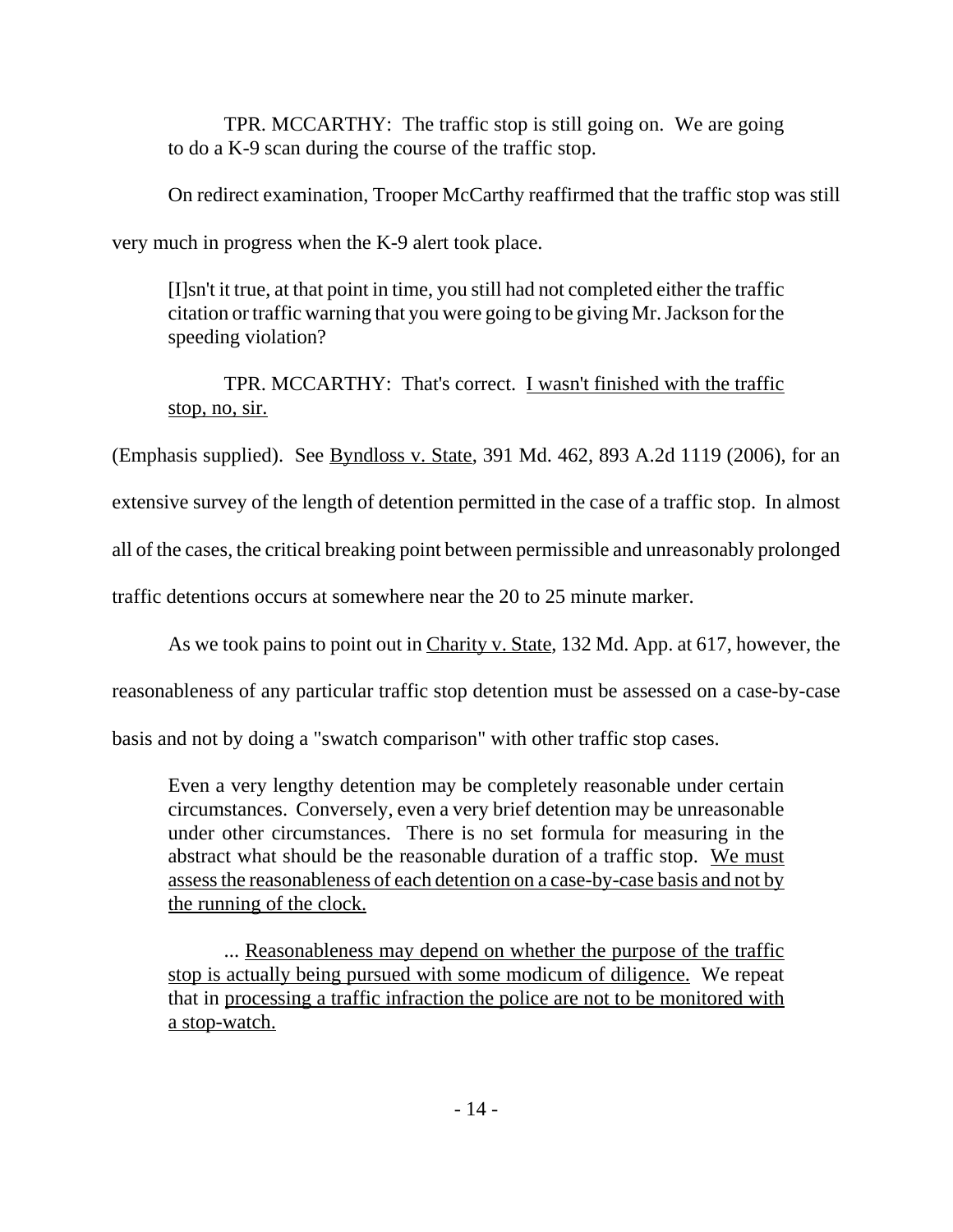(Emphasis supplied).

Charity also made it clear that the courts are not holding a time gun on the traffic stop and are not absolutely prohibiting alert attentiveness to a possibly simultaneous secondary investigation.

We are not suggesting for a moment that when the police effectuate a traffic stop, they are operating under a "time gun" or may not pursue two purposes essentially simultaneously, with each pursuit necessarily slowing down the other to some modest extent.

132 Md. App. at 614 (emphasis supplied).

A fleeting eight minutes does not come close to the limit and does not itself call for more finely calibrated analysis. The continuing legitimacy of the traffic-based detention, moreover, had, long before reaching that eight-minute marker, already become redundant. This was not a case where the legitimate detention attendant on the traffic stop had come to an end before a fresh detention based on a Terry-stop for drugs had begun. See Ferris v. State, 355 Md. 356, 372, 735 A.2d 491 (1999) ("Once the purpose of that [traffic] stop has been fulfilled, the continued detention of the car and the occupants amounts to a second detention."); Whitehead v. State, 116 Md. App. 497, 506, 698 A.2d 1115 (1997); Snow v. State, 84 Md. App. 243, 264-65, 578 A.2d 816 (1990) ("That purpose [to issue a ticket for speeding] was fully fulfilled, but the detention was continued."). In this case, there was no break between two distinct detentions but only a single unbroken detention that for a time enjoyed dual and overlapping purposes.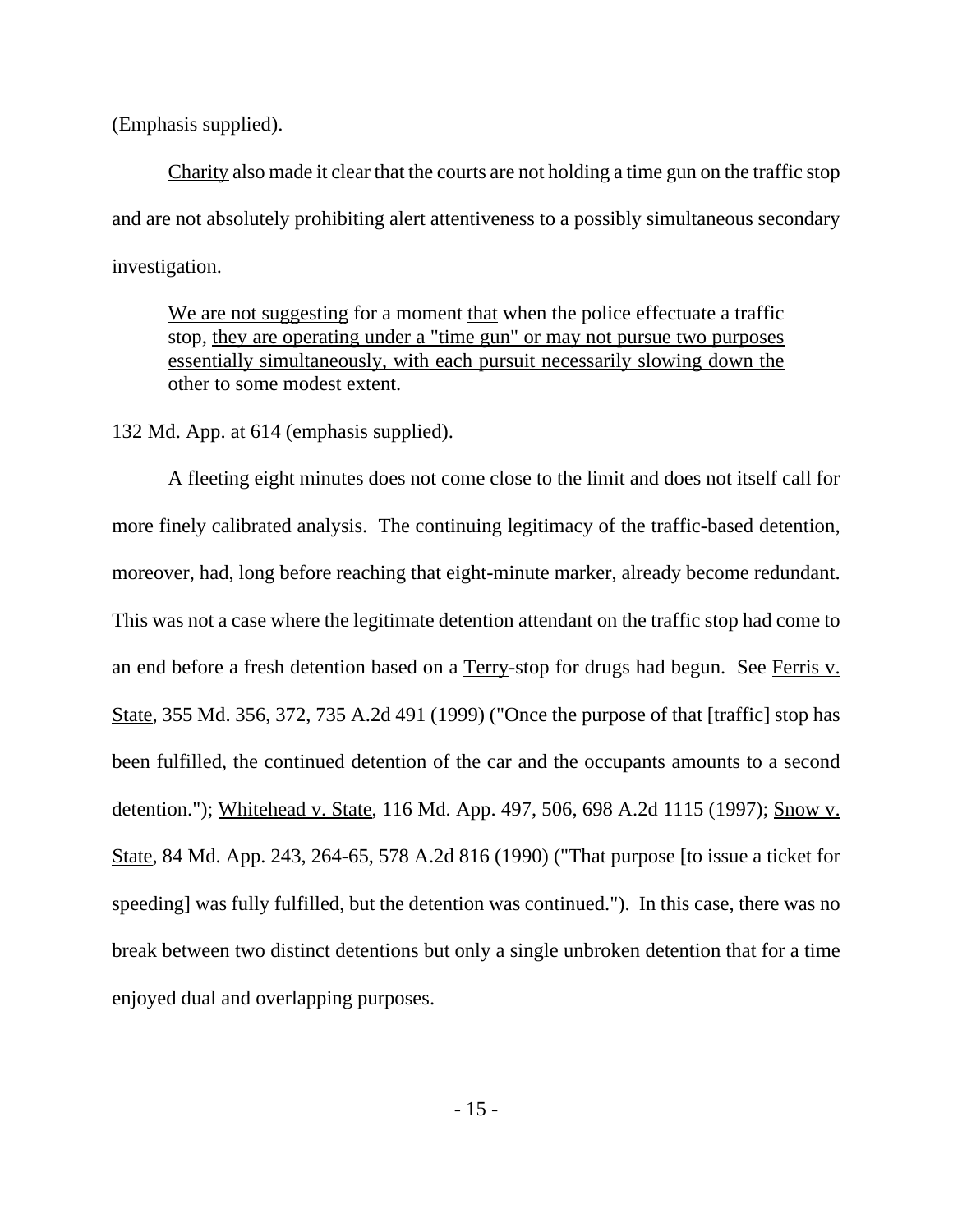#### **The Early Ripening of a Second Rationale**

Even if, purely arguendo, we were to assume that the length of the detention for processing the speeding violation had been excessive as of the time of the K-9 alert, such a conclusion would still not be fatal to the State's cause. The initial detention was, to be sure, exclusively for a traffic infraction. Almost immediately, however, the status of that detention took on a dual character as it was ratchetted upward by events into a Terry-stop for a narcotics violation in addition to a traffic stop.

Indeed, justification for a Terry stop for drugs did not trail behind the traffic stop by more than the blink of an eye. We will discuss the accumulation of suspicious factors in a moment, but two of them – the observation of the out-of-state tags and the vehicle's presence on the I-95 "corridor" – actually preceded the traffic stop. Three other factors – the observation of 1) the air fresheners, 2) the appellant's extreme nervousness, and 3) the cell phones – occurred simultaneously with Trooper McCarthy's first approach of the appellant as he sat behind the steering wheel. Yet another factor – the production of the North Carolina rental agreement in the name of a female – followed within the minute. As the sole predicate for the detention, the traffic stop lost that exclusive status within a fraction of a minute. From that moment forward, we will be measuring the permissible length of detention not solely of a traffic stop but also of a Terry stop for drugs.

The appellant, however, wants to stay within the box of a traffic stop. In yet another detour into immateriality, he contends that once a detention begins as a traffic stop, it is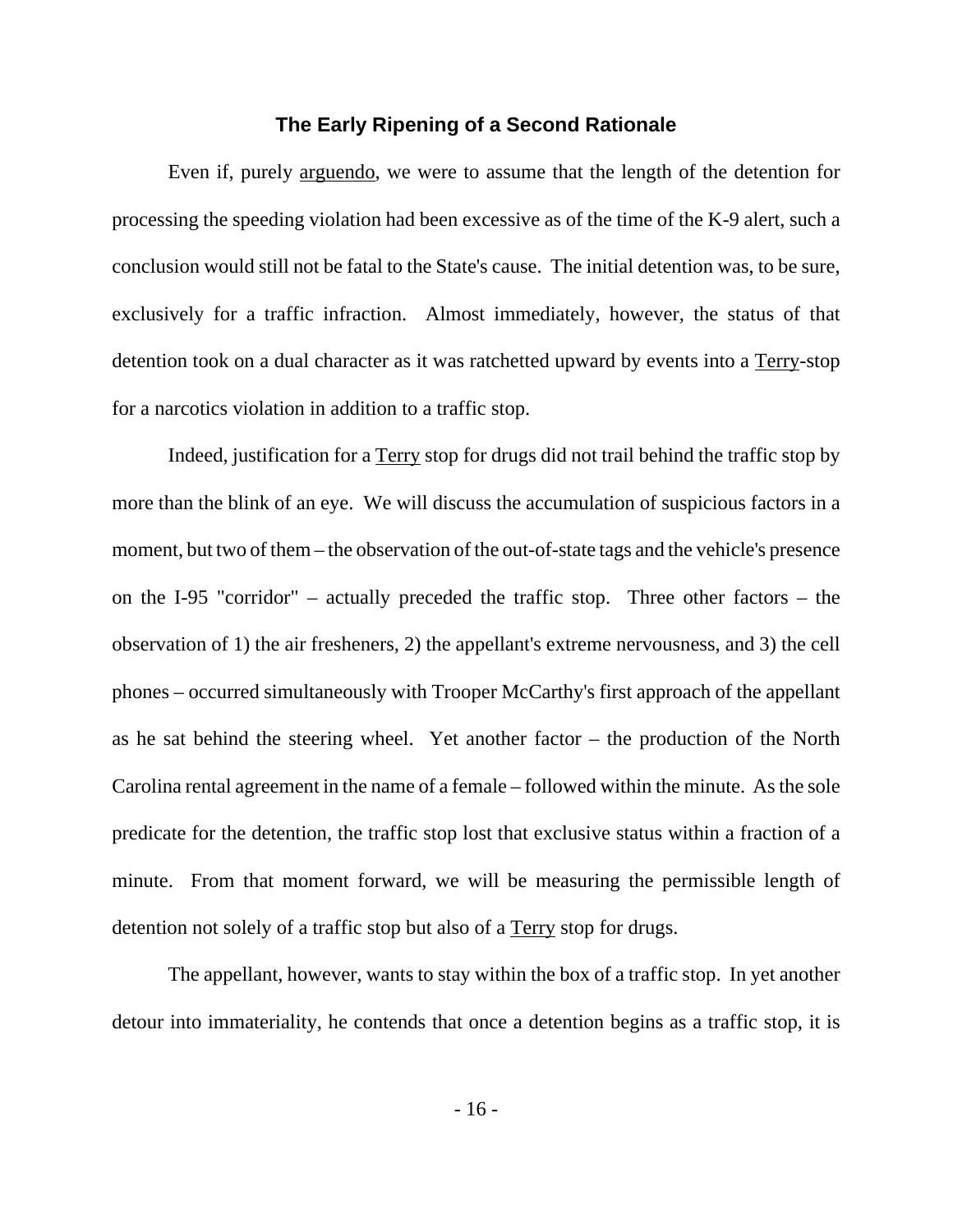somehow constitutionally unfair to allow it to transmute into a Terry investigation of suspected crime. The identity of the police rationale, he maintains, once fixed, should not evolve into something else. He offers, however, neither law nor logic in support of such doctrinal immutability. Our response to the appellant is that the justifying rationale for a detention need not be one or the other; it may happily be both. The appellant's argument, moreover, would, in effect, overrule Whren v. United States, which placed the Supreme Court's imprimatur on the existence of a dual purpose. Even a brief encounter on the shoulder of a road may be dynamic and need not remain doctrinally static.

There is no logically sound reason why at any point in the course of a traffic stop, articulable suspicion might not achieve critical mass for a Terry criminal investigation. If such articulable suspicion may develop in the total absence of a traffic stop, it may as readily develop in the course of one. From that point on, the processing of 1) the traffic infraction and 2) the Terry investigation for narcotics involvement may proceed simultaneously on parallel tracks. The time limit for processing the traffic infraction, to be sure, might run its course before the Terry drug investigation time limit runs out; but the detention itself will still be reasonable as long as either of its justifying rationales, the old one or the new one, remains vital. This type of escalation from a traffic stop alone into a Terry drug stop was the phenomenon of which we spoke in State v. Ofori, 170 Md. App. at 245.

The caselaw universally recognizes the possibility that by the time a legitimate detention for a traffic stop has come to an end, or more frequently while the legitimate traffic stop is still in progress, justification may develop for a second and independent detention. Unfolding events in the course of the traffic stop may give rise to Terry-level articulable suspicion of criminality,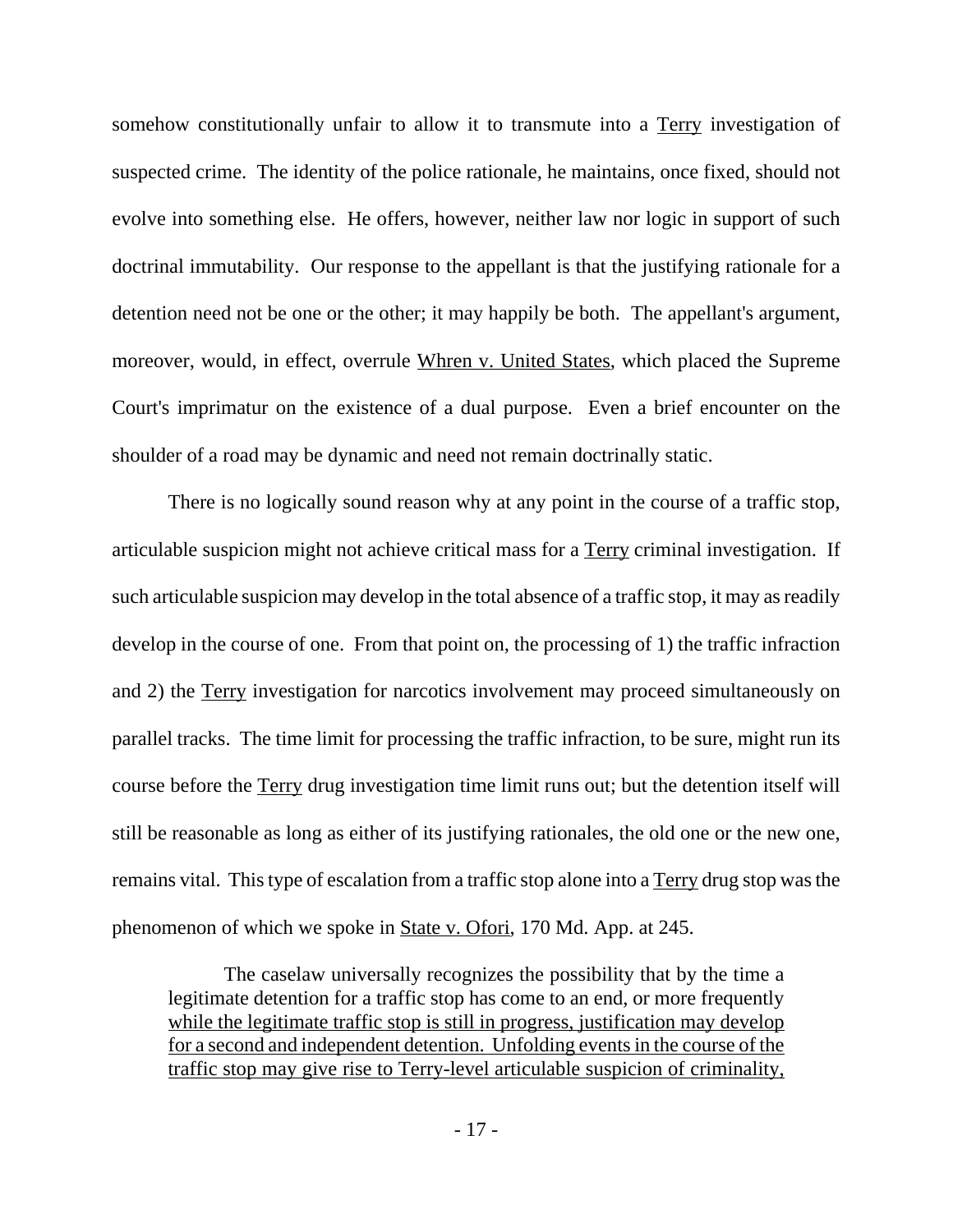thereby warranting further investigation in its own right and for a different purpose.

(Emphasis supplied). See also Wilkes v. State, 364 Md. at 574; Ferris v. State, 355 Md.

356, 372, 735 A.2d 491 (1999); Munafo v. State, 105 Md. App. 662, 670, 660 A.2d 1068

(1995). Whether to denominate the beefed-up phenomenon as two detentions or as a single

detention with two justifications may best be left for philosophy class.

# **The Shelf Life of a Terry Drug Stop**

Once a detention is predicated on a Terry-stop for narcotics, a new time limit comes into play completely different from that which applies to traffic stops. State v. Ofori, 170 Md. App. at 250, spoke of this shift.

Once the analysis shifts from an examination of the reasonable duration of a traffic stop to the very distinct examination of the reasonable duration of a Terry-stop for suspected drug activity, a different standard for measuring the reasonableness of the length of detention is brought to bear on the problem. The entire argument of the appellee in this case is based on the false assumption that we are only measuring the reasonable duration of a traffic stop. We are not.

(Emphasis supplied).

Whereas initially the focus may have been on the diligent processing of a traffic infraction, the investigative upgrade to a Terry-stop for drugs prescribes a far more patient and leisurely wait for the arrival of K-9 assistance. In Carter v. State, 143 Md. App.670, 692-93, 795 A.2d 790 (2002), we explained the difference in approaches:

Once a reasonable time for the processing of a traffic charge has expired, even a minimal further delay to accommodate the arrival of a drugsniffing canine is not permitted. That foreclosure is for the obvious reason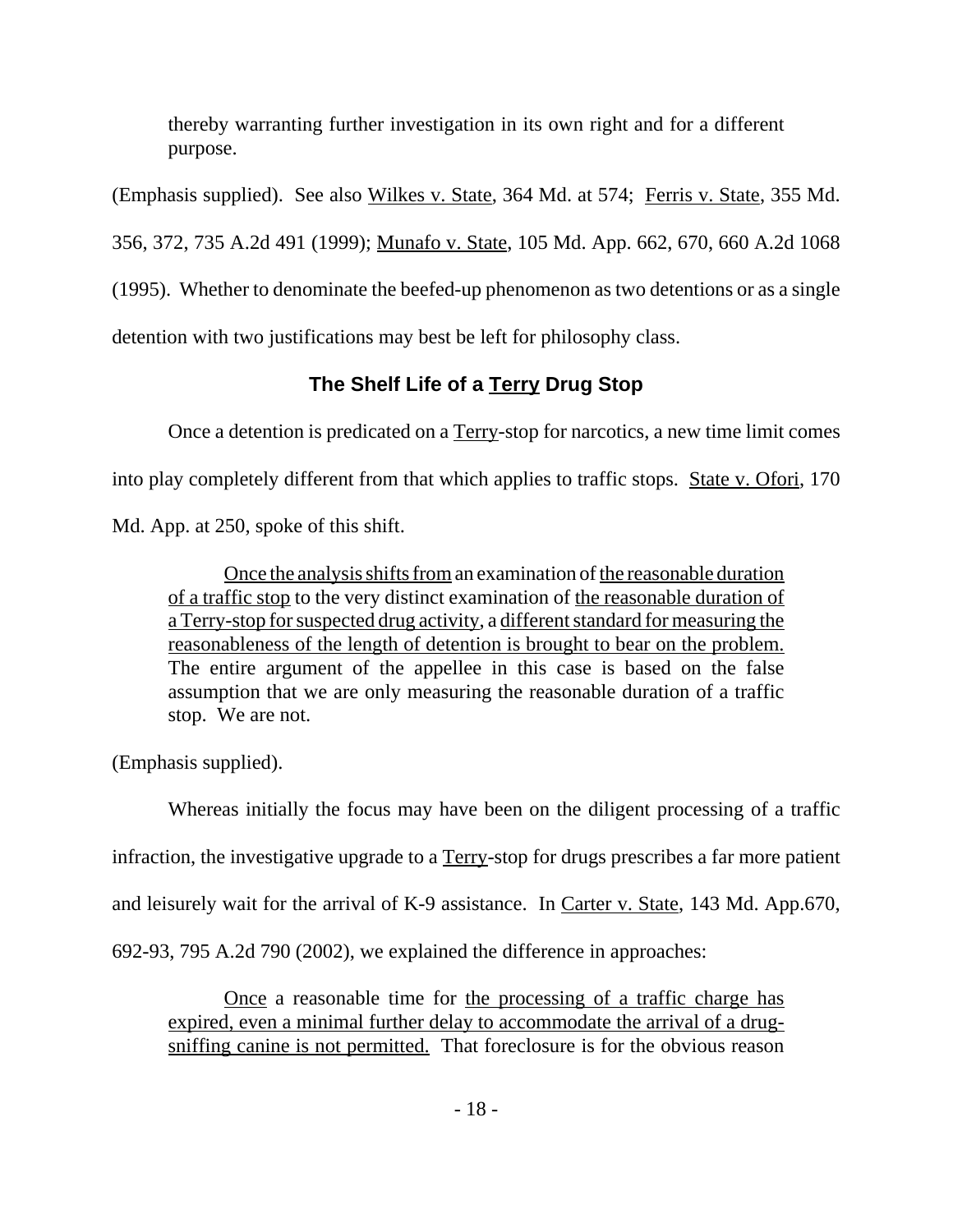that the dog sniff, however valuable it might be for other investigative purposes, does not in any way serve the purpose of the justifying traffic stop. Once the purpose of the traffic stop has been fully and reasonably served, no further detention is permitted ....

When, by contrast, the energizing articulable suspicion is that a violation of the drug laws may be afoot, the time constrictions on the Terrystop are very different. The bringing of a drug-sniffing canine to the scene is in the direct service of that investigative purpose and the measure of reasonableness is simply the diligence of the police in calling for and procuring the arrival of the canine at the scene. This use of a trained dog, as will be discussed, is an investigative practice that is looked upon with favor.

(Emphasis supplied).

In measuring the permissible length of detention for a Terry-stop for a drug investigation, the Court is no longer concerned only with the expeditious processing of a traffic infraction. Under the drug related Terry-stop rationale, the justification for a longer period of detention is the need to wait a reasonable amount of time for the arrival of the drug-sniffing dog at the scene. State v. Ofori, 170 Md. App. at 251, spoke of the antipodal difference between the two waiting periods.

Nothing so well symbolizes the difference between a traffic stop and a Terry-stop for drugs as their respective attitudes toward the presence of drug-sniffing dogs. The dog has no role to play in a traffic stop. The dog may be the star performer in a Terry-stop for drugs. The traffic stop, once completed, will not await the arrival of the dog for so much as 30 seconds. The Terry-stop for drugs very deliberately and patiently does await the arrival of the dog. The dog's arrival is, indeed, the primary reason for waiting.

(Emphasis supplied).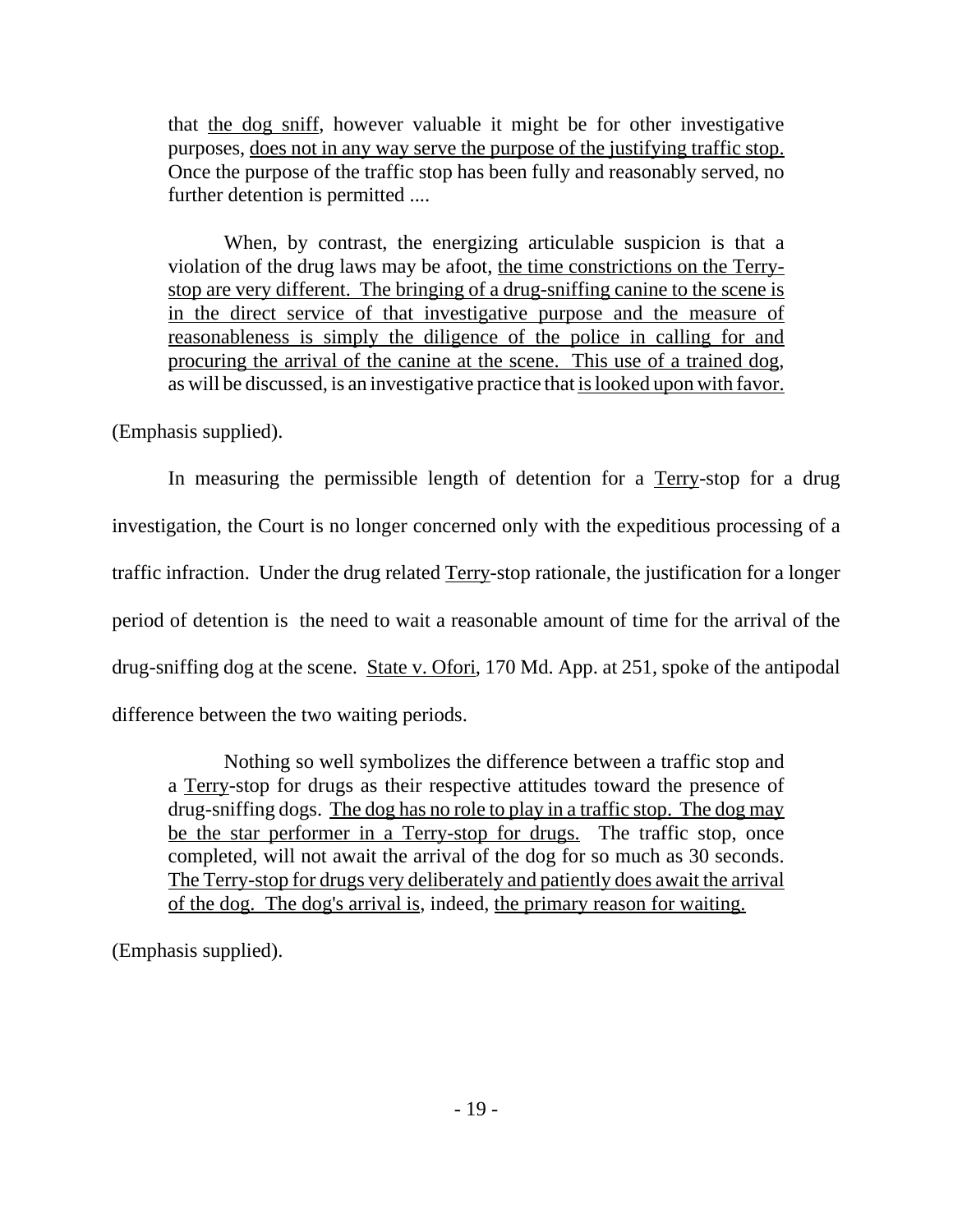Once articulable suspicion has developed that the appellant is a drug courier, the most efficacious way to confirm or dispel such suspicion is to have a K-9 unit brought to the scene to resolve the problem. As Ofori pointed out, 170 Md. app. at 252:

In a traffic stop, the dog is no more than a gratuitous interloper, whom the police may be lucky enough to sneak in through a side door before the traffic-related performance is over. In a Terry-stop for drugs, dog sniffing is, by contrast, a highly favored investigative modality. The prime purpose of a Terry-stop is to confirm or dispel the initial suspicion. In State v. Gant, 637 So. 2d 396, 397 (La. 1994), the Supreme Court of Louisiana praised the use of a drug-sniffing dog as a technique whereby the police "pursued a means of investigation likely to confirm or dispel their suspicions quickly."

(Emphasis supplied).

The difference between the two time limits can be diametric. In Carter v. State, 143 Md. App. 670, 696-97, 795 A.2d 790 (2002), this Court held that a 35-minute delay between an initial stop and a K-9 alert, which we surmised might well have been an excessive delay in a traffic stop case, was eminently reasonable in a case involving a drug-related Terry stop. In State v. Ofori, 170 Md. App. at 243, we opined that a 24-minute delay between an initial stop and a K-9 alert would have been excessive had the State been depending on a traffic stop rationale alone.

If, arguendo, the detention necessary for the processing of the traffic violation were the only Fourth Amendment basis on which the K-9 "alert" in this case could rest, we would affirm the decision of the hearing judge that the length of the detention was unreasonable.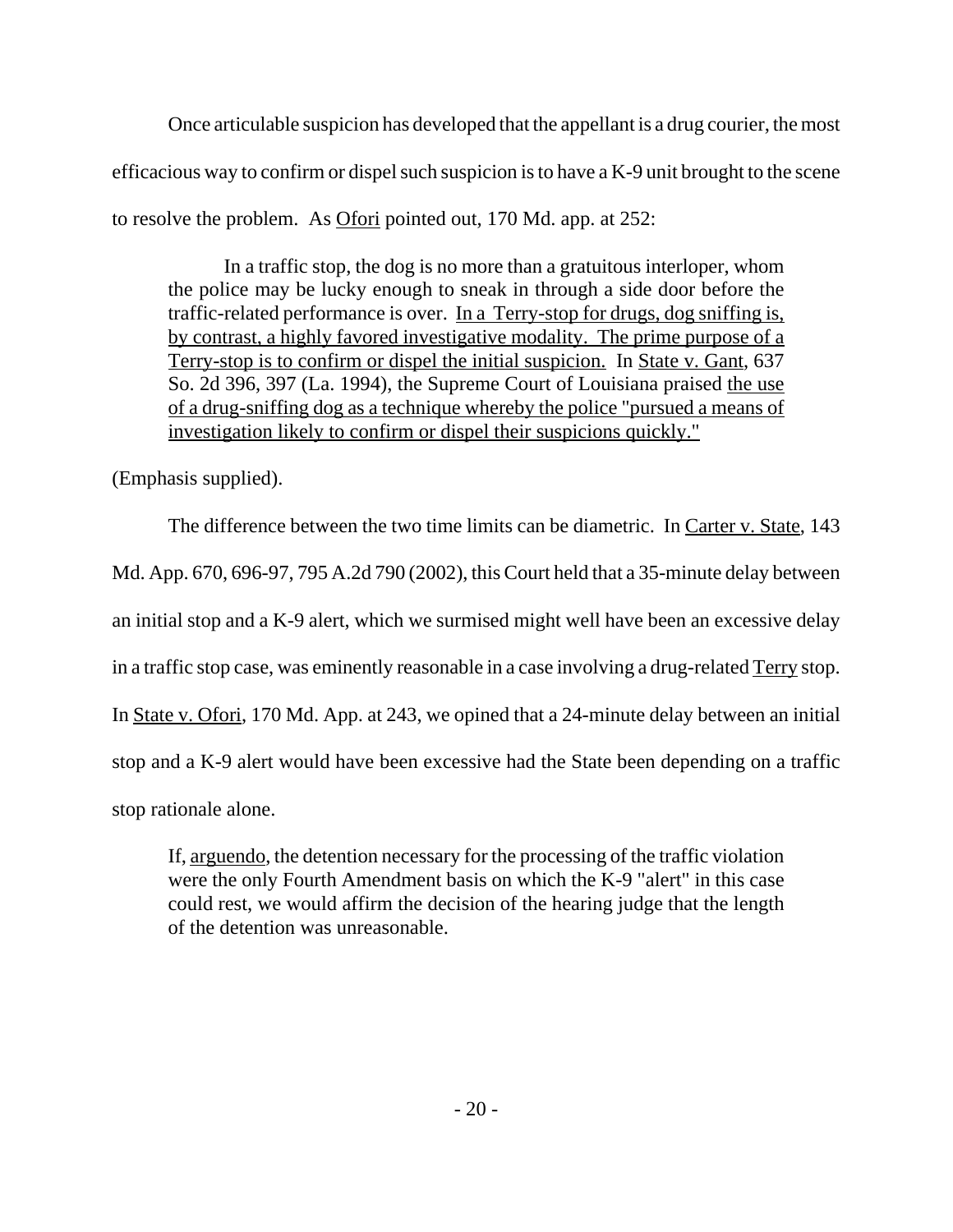In Ofori, however, the initial traffic stop had escalated into a Terry-stop for drugs. Measured against a very different standard, that same 24-minute delay was deemed eminently reasonable, 170 Md. App. at 254.

For a Terry-stop for a drug investigation, where the core purpose of confirming or dispelling suspicion could be eminently served by the use of a K-9 unit, nobody has ever found a delay of 16 or 17 (or 24 minute) to be an unreasonable violation of the Fourth Amendment.

(Emphasis supplied)

For cases involving Terry-stops for drugs, see United States v. Hardy, 855 F.2d 753, 761 (11th Cir. 1988) (a 50 minute delay was not unreasonable); United States v. French, 974 F.2d 687, 690-93 (6th Cir. 1992) (a 45 minute delay while a drug dog was brought to a truck stopped on a highway); United States v. Glover, 957 F.2d 1004, 1012-13 (2d Cir. 1992) (a 30 minute detention was reasonable because a "narcotics dog was on the way"); Cresswell v. State, 564 So. 2d 480, 481 (Fla. 1990) (a 45 minute detention was reasonable because it was "the time necessary to obtain a narcotics dog"); State v. Gant, 637 So. 2d 396, 397 (La. 1994) (a 30 minute detention was reasonable while a drug dog was brought to the scene). And see United States v. Hooper, 935 F.2d 484, 498 (2d Cir. 1991) (30 minute detention pending arrival of narcotics dog); United States v. Knox, 839 F.2d 285, 290-91 (6th Cir. 1988) (30 minute detention pending arrival of narcotics dog); United States v. Sullivan, 903 F.2d 1093, 1097-98 (7th Cir. 1990) (45 minute detention pending arrival of narcotics dog); United States v. Sterling, 909 F.2d 1078, 1081, 1085 (7th Cir. 1990) (75 minute delay pending arrival of narcotics dog); United States v. Mondello, 927 F.2d 1463, 1471 (9th Cir.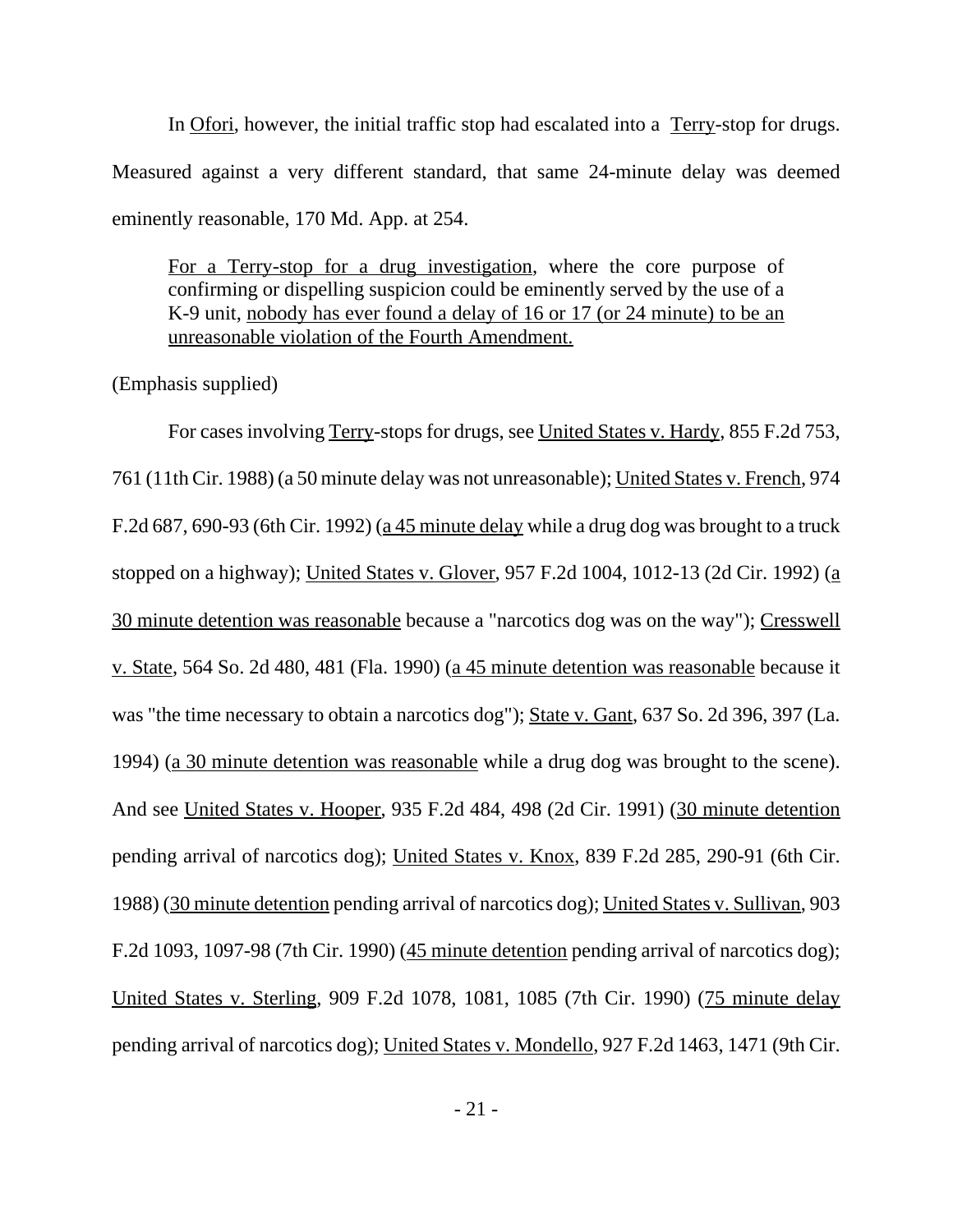1991) (30 minute detention pending arrival of narcotics dog); United States v. Nurse, 916 F.2d 20, 24 (D.C. Cir. 1990) (20 to 30 minute detention pending arrival of narcotics dog); United States v. Borrero, 770 F. Supp. 1178, 1189-91 (E.D. Mich. 1991) (70 minute detention pending arrival of narcotics dog) (Emphasis supplied).

# **The Step-By-Step Accumulation of Articulable Suspicion**

The basis for the detention in this case ratchetted up to the more serious Terry level almost immediately. As articulable suspicion accumulates, in this case the limning of a suggestive profile of a drug courier, it may well be made up of bits and pieces no one of which, standing alone has any dispositive significance. We spoke of this in Carter v. State,

143 Md. App. at 687:

The mosaic as a whole may depict a highly suspicious scene although none of its constituent tesserae, viewed in isolation, suggests anything untoward.

## **A. Nervousness**

Trooper McCarthy testified that, as he approached the appellant and asked for his

driver's license and automobile registration, the appellant seemed to be more than ordinarily

nervous.

I identified myself to him. I told him that the traffic stop was being recorded with a camera that was in my patrol vehicle, and I asked him for his license and his registration. It was at that time he asked me to repeat myself several times about the traffic stop being recorded. And, I noticed that as he was speaking to me ... He was very talkative and he was also very soft spoken. So I had a hard time hearing him also. But I did notice that his heart was racing. I could see his shirt just pounding back and forth. He did give me a driver's license and a rental contract for the vehicle.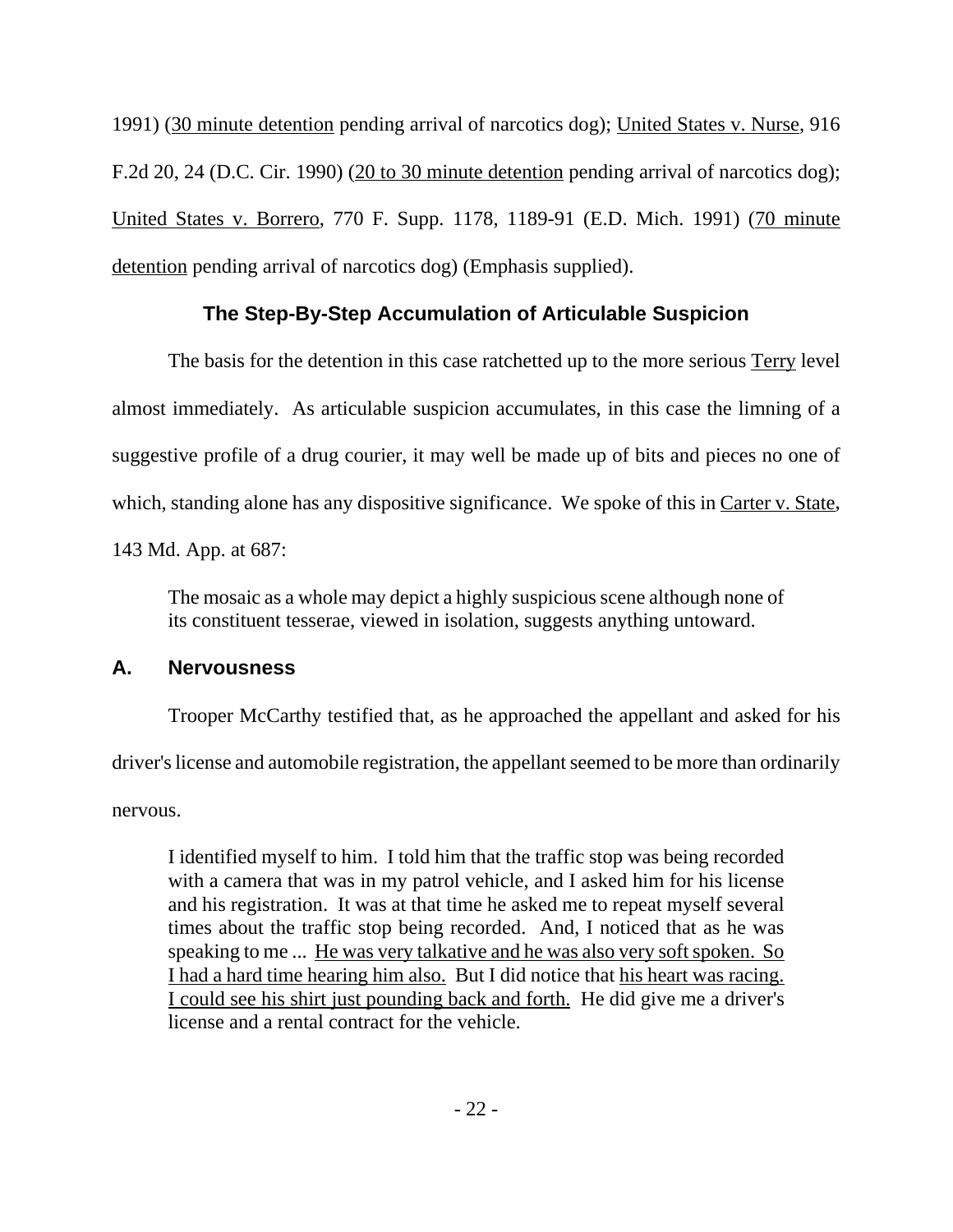(Emphasis supplied). In this regard, see Stokeling v. State, \_\_\_\_ Md. App. \_\_\_\_, \_\_\_\_ A.2d

\_\_\_\_, No. 1126, September Term 2008 (filed December 30, 2009) ("[W]hen the appellant was inside the stopped Chrysler, Officer Webster noticed that he was 'shaking' and was experiencing 'rapid breathing' and that he and the driver both were 'very nervous.' The appellant continued to shake and act nervously after exiting the vehicle and, when asked why by Officer Fanning, gave an answer that made no sense. (He replied that 'it was cold out' even though it was a hot summer night.)").

A nervous reaction by a detainee, we readily agree, means almost nothing by itself, but like the slow drip, drip, drip of water on a rock, it may nonetheless contribute to a larger totality. A single drop means little, but in the end a mountain has become a plain.

## **B. Air Fresheners**

Another piece of the mosaic was the presence in the car of air fresheners.

Some of the things I noticed, also, while I was up at the passenger window. I noticed some new air fresheners in the console area.

(Emphasis supplied).

On redirect examination, Trooper McCarthy elaborated on the possible significance

of air fresheners.

THE STATE: You were asked about these air fresheners. What, if any, significance have several air fresheners in a car?

TPR. MCCARTHY: I would say [that in] a high percentage of my seizures that I've made, air fresheners were involved. In this case, being a rental car meant a little bit more because this person ... This is what [is] my opinion was, bought these air fresheners for this trip and people use the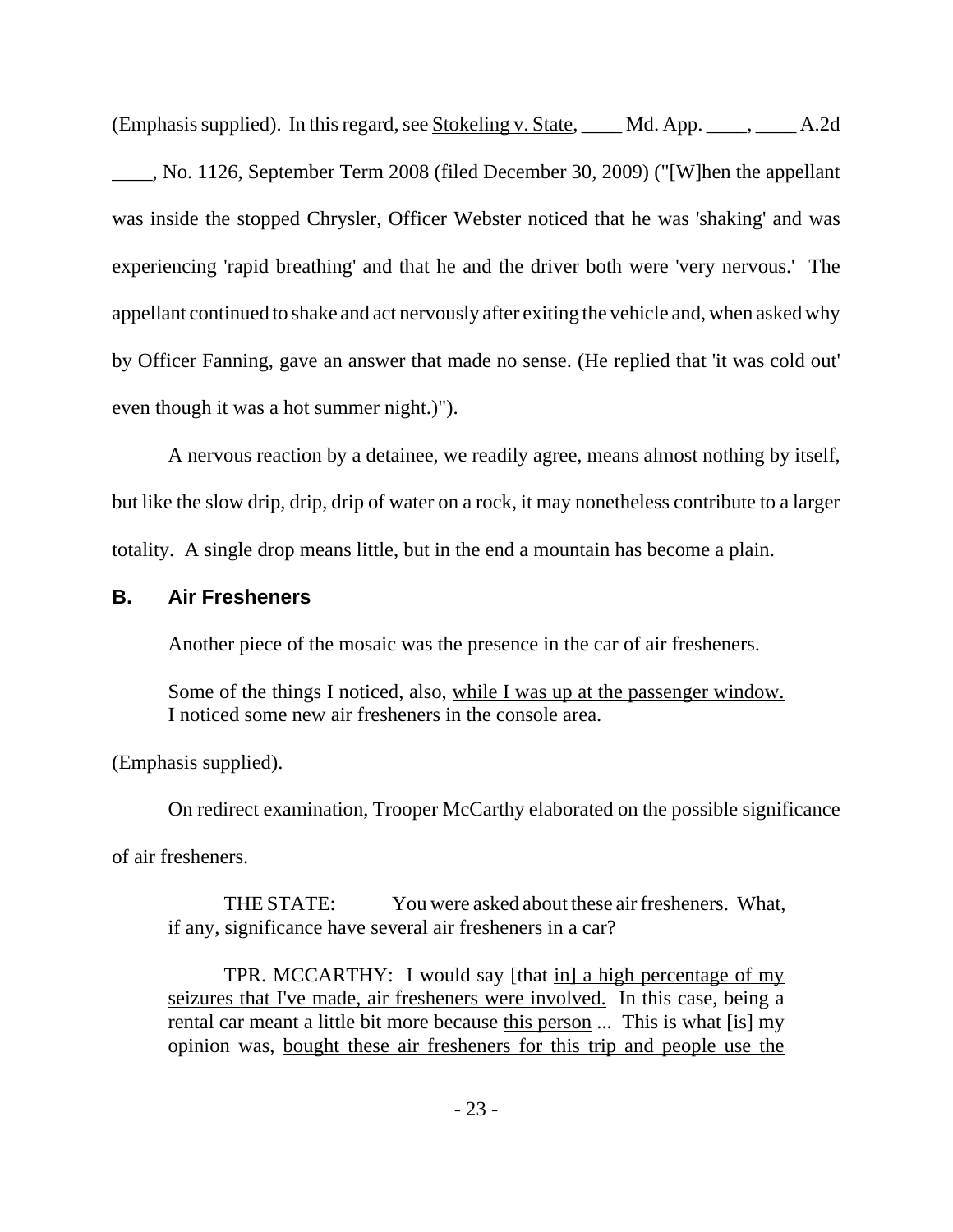## air fresheners to either mask the odor or try to throw off a dog scent for narcotics.

(Emphasis supplied).

There is nothing criminal, of course, about air fresheners, but, contrary to the appellant's anguished protest, we are not looking for criminality per se. We are looking only for the tell-tale characteristics of a drug courier. There are many things for which one may not go to jail that are nonetheless things for which one may be legitimately stopped and questioned. A clue need only be a clue. Just as some persons have a sweet tooth and others, an addiction to nicotine, drug couriers seem to enjoy an incorrigible affinity for air fresheners. Such olfactory delicacy, moreover, almost always helps to give them away.2 A picture begins to emerge, even if not yet a mug shot.

### **C. Cell Phones**

Trooper McCarthy then noticed two cell phones sitting in the area of the console. The cell phone, of course, has become a commonplace. But why two? Trooper McCarthy explained:

THE STATE: What significance, if any, is having multiple cell phones with a vehicle? Based on, again, your experience with I-95 patrolling and drug trafficking and things of that nature.

TPR MCCARTHY: With my experience and with speaking to drug trafficker's in the past, they usually have a cell phone, a personal cell phone and a cell phone [with] which they talk to their source and people they deal with in the drug world.

<sup>&</sup>lt;sup>2</sup>If there is an accountant for the narcotics industry, it would be interesting to see the cost/benefit analysis on air fresheners.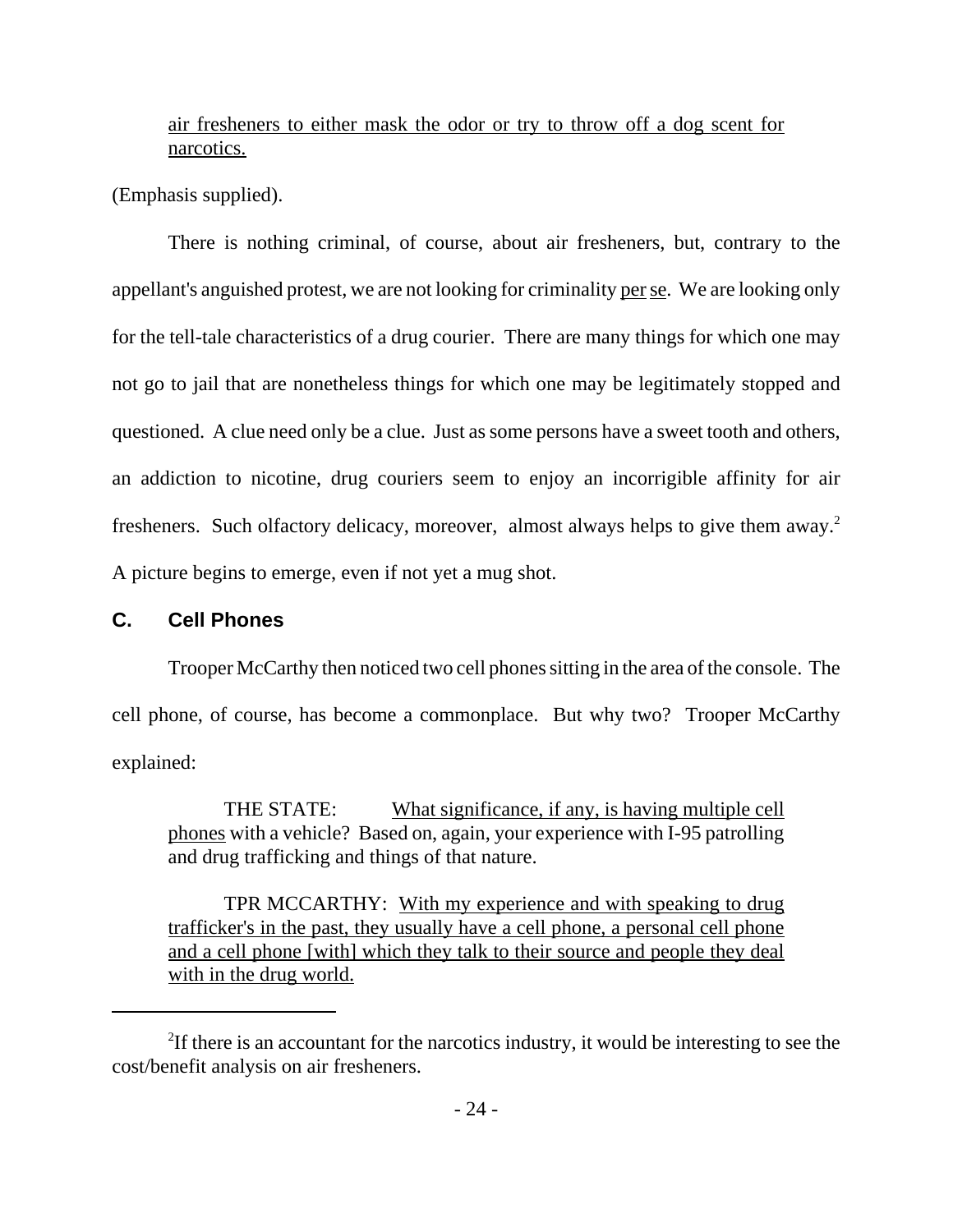(Emphasis supplied).

On cross-examination, the colloquy about cell phones went on.

MR. DAWSON: How do you know that they use their cell phones for business in the drug world?

TPR. MCCARTHY: Because I've interviewed and have sat in interviews where they've said so.

MR. DAWSON: You've been in interviews where they said that they use the phone for drug transactions?

TPR. MCCARTHY: I've been in several interviews where they have told me that one cell phone is to talk to one person and one person only, and that's their source.

MR. DAWSON: Okay. So, as a result of that, everybody that you come across with two cell phones is either involved in something illegal or something, if it's a rental car?

TPR. MCCARTHY: Not by itself, no, sir, it doesn't mean much, but when you put a totality of those indicators together, it does mean a lot, especially being on Interstate 95.

(Emphasis supplied).

In appellate argument, the appellant would like to talk about the cell phones in a

vacuum. They were not, however, in a vacuum. At this point, the issue has become a multi-

factored one concerning nervousness plus air fresheners plus cell phones.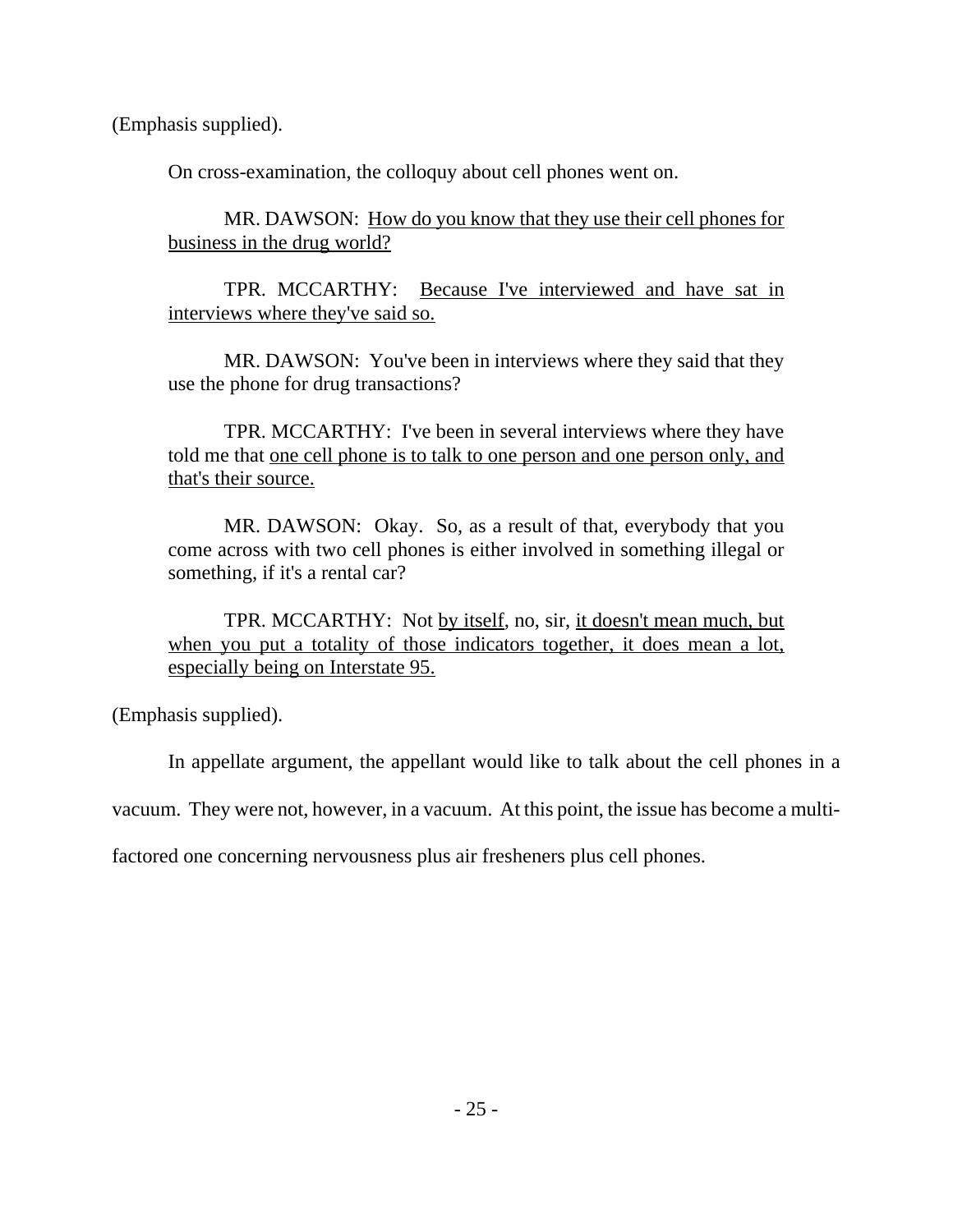### **D. The I-95 Corridor**

The accumulation of tell-tale characteristics, moreover, goes on. Location is also not without significance. The appellant was not stopped at Deep Creek Lake or in the Patapsco State Park. He was stopped southbound on Interstate 95. Interstate 95 is recognized as a major corridor for drug trafficking between New York City and Baltimore, Washington, and points south. Trooper McCarthy characterized the corridor:

TPR. MCCARTHY: In my experience, I've worked Interstate 95 for 4 1/2 years. Interstate 95 is historically, and still is today, a major corridor for transportation of drugs, guns, untaxed cigarettes, counterfeit clothes, cd's, and those together, in my experience, meant that criminal activity could be present, yes, sir.

(Emphasis supplied).

A profile has its unquestioned values as well as its limitations. The fact that everyone on Interstate 95 is not a drug courier does not imply that it is not characteristic of a drug courier to be on Interstate 95.

### **E. Rental Cars and Out-of-State Tags**

Yet another tell-tale characteristic of a drug courier is the frequent use of a rental car, particularly one with out-of-state license tags. The Pontiac in this case carried South Carolina tags. The appellant produced a rental agreement that showed that the car had been rented in North Carolina by a female, whom the appellant claimed to be his aunt. On crossexamination, Trooper McCarthy pointed out that, in two respects, this is a familiar part of the drug courier profile.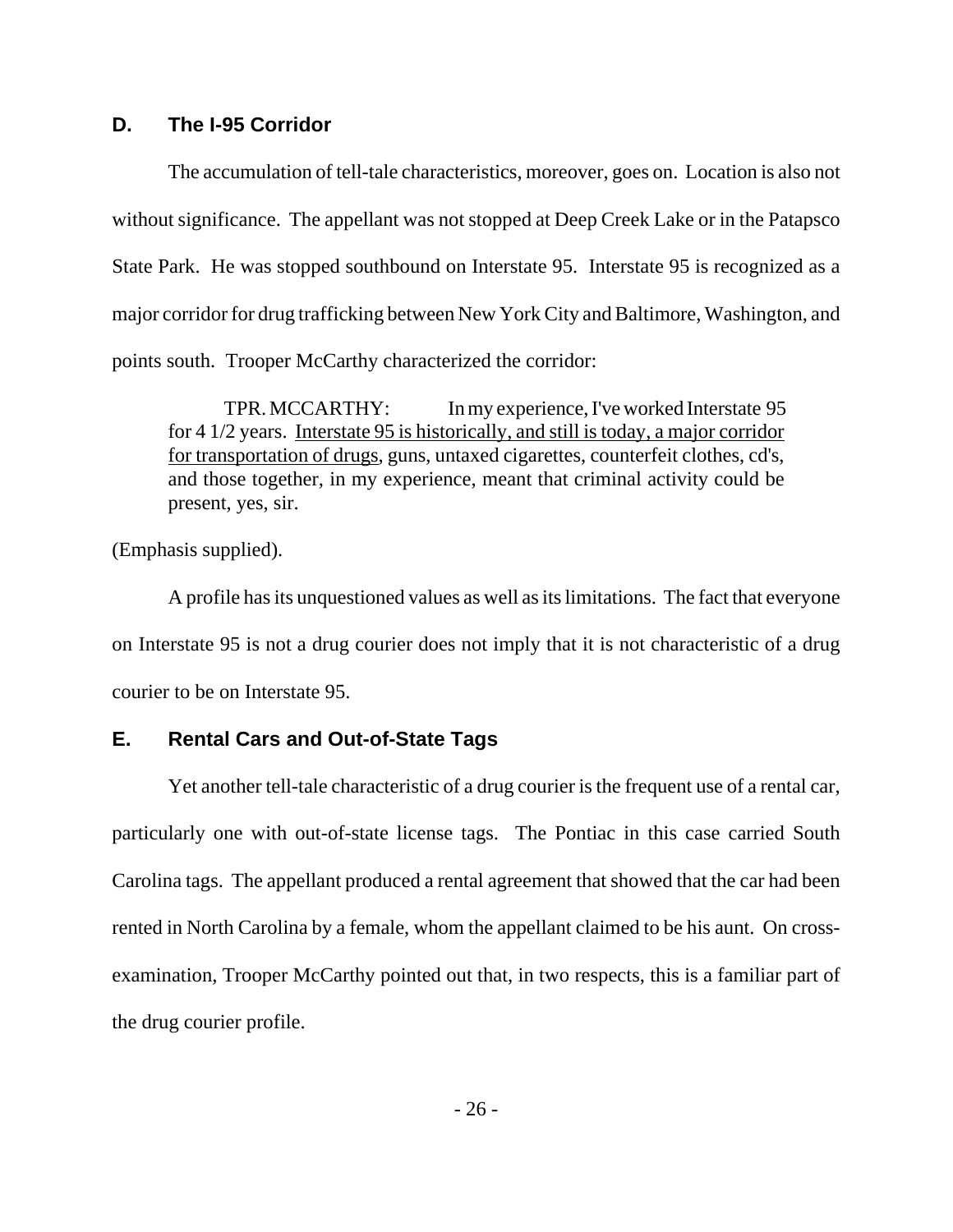MR. DAWSON: In fact, in this case, the rental agreement even included him as an additional driver, correct?

TPR. MCCARTHY: It did.

MR. DAWSON: So, there wasn't anything wrong with that, correct?

TPR. MCCARTHY: What sparked my interest, in my experience, rental agreements, are a lot of times rented by females, which in this case was.

MR. DAWSON: Okay.

TPR. MCCARTHY: Who was not there on the stop, so ...

MR. DAWSON: So, is this a practice for the Maryland State Police ... that whenever they encounter an automobile that is rented by a female, driven by a male, that that's an indication of maybe drug trafficking?

TPR. MCCARTHY: It is one of the indications, yes, sir.

(Emphasis supplied).

Nervousness plus air fresheners plus cell phones plus the I-95 corridor plus a rental car with out-of-state tags? In a test for what only, after all, has to be a reasonable suspicion, there are just too many suggestive characteristics coming together to be blithely ignored.

### **F. An Incredible Journey**

What this Court, however, finds irremediably suspicious, as we make our independent de novo determination, is the appellant's fumbling explanation of where he had been. The appellant told Trooper Conner that he was coming "from Hagerstown" and had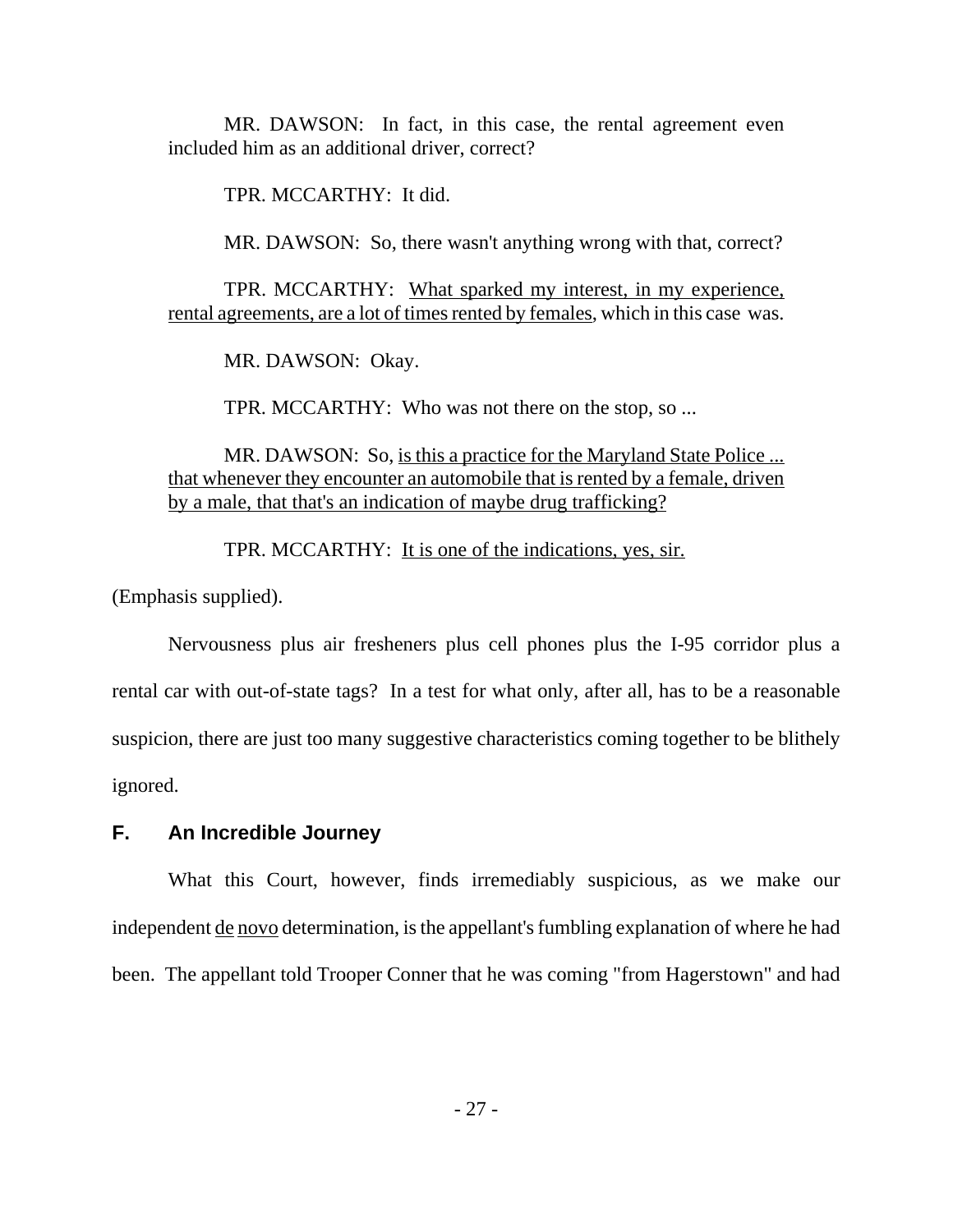"stopped at the Baltimore Travel Plaza." Trooper McCarthy recounted the appellant's explanation of his itinerary to Trooper Conner.

TPR. MCCARTHY: Trooper Conner told me that Mr. Jackson had told him that he was coming from Hagerstown, Maryland and had stopped at the Baltimore Travel Plaza, which, almost immediately to me did not make sense considering he was North of where he said he was traveling from and traveling Southbound on 95 didn't make sense to me. Trooper Conner also voiced his concern that he thought that Mr. Jackson was showing signs of either fight or flight tendencies.

(Emphasis supplied).

On cross-examination, Trooper McCarthy testified as to his reaction:

MR. DAWSON: I believe you informed the Court that he was traveling from Hagerstown, correct?

TPR. MCCARTHY: That's correct.

MR. DAWSON: And that you found that to be suspicious because Hagerstown was in the wrong direction, correct? He was past Hagerstown.

TPR. MCCARTHY: He wasn't anywhere close. He would have never been on that road to be in Hagerstown.

(Emphasis supplied).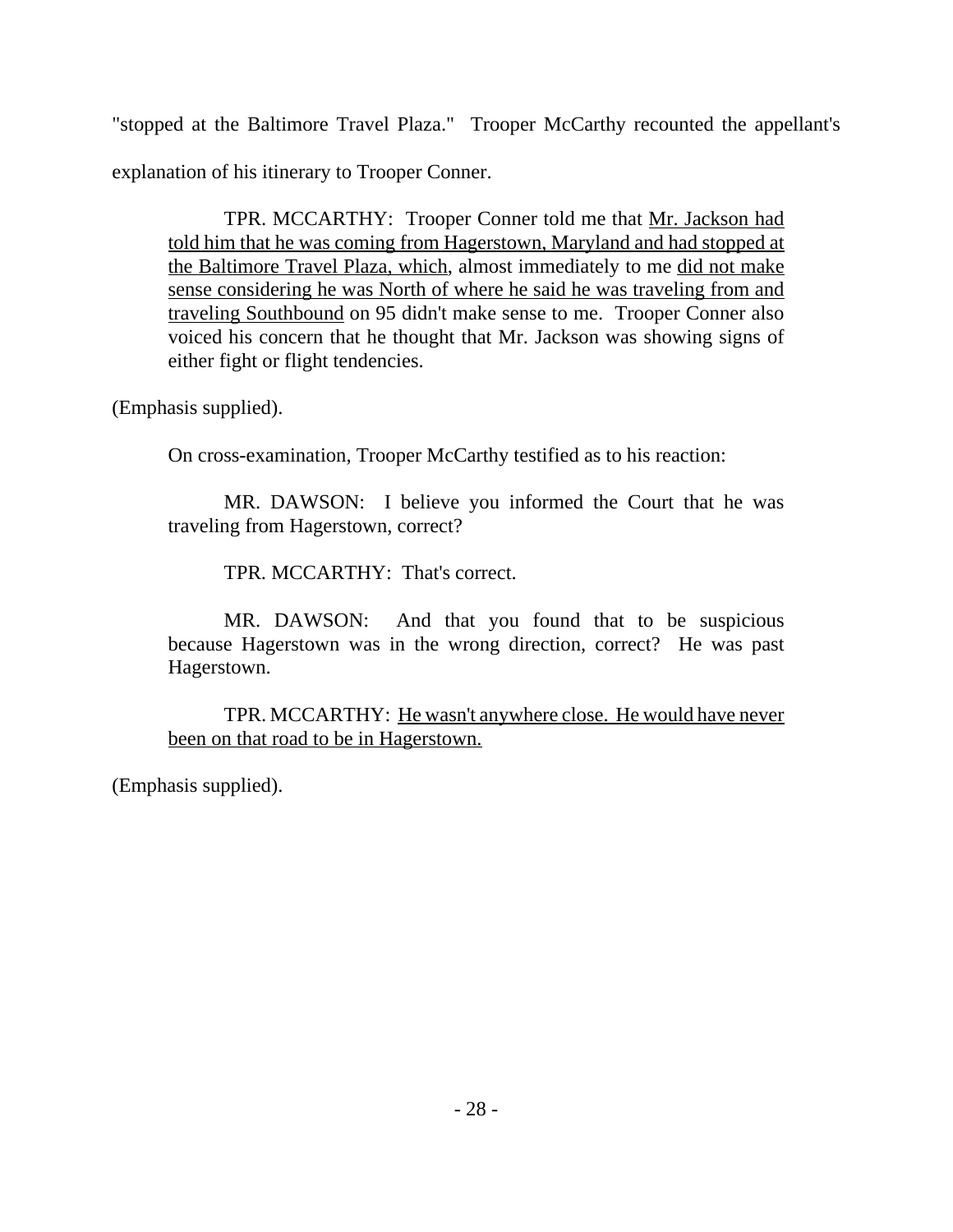The appellant's explanation of whence he came staggered belief.<sup>3</sup> When stopped, the appellant was in the northeast corner of Maryland, just south of the Delaware line and still east of the Susquehanna River. The Baltimore Travel Plaza was still miles to his south, in the direction in which he was going and not in the direction from which he was coming. There was no rational possibility of his having earlier stopped there, unless he was traveling backwards. There was, moreover, no way, short of a flanking maneuver through Harrisburg and Philadelphia worthy of Stonewall Jackson, that a traveler could be coming "from Hagerstown" when stopped on southbound I-95 in Cecil County. That the appellant was self-evidently caught in, to put it gently, an awkward quandary was another factor, and a big one, in the totality that added up to reasonable articulable suspicion. Terry could not ask for more.

<sup>&</sup>lt;sup>3</sup>Perhaps what Trooper Conner reported to Trooper McCarthy is not what the appellant meant to say, but how are we to know this? The appellant was in the courtroom and heard Trooper McCarthy's testimony. He could have testified, of course, at a pretrial suppression hearing and cleared up any misunderstanding without any fear that his words could later be used against him on the merits of guilt or innocence. There was thus no risk of self-incrimination. He enjoyed use immunity. Simmons v. United States, 390 U.S. 377, 88 S. Ct. 967, 19 L. Ed. 2d 1247 (1968). The appellant could have readily explained what he meant to say without risking any jeopardy to his constitutional privilege against selfincrimination. He chose, however, not to do so.

We are, of course, constitutionally precluded from taking a defendant's trial silence into consideration. In a very different forum in which he could not incriminate himself, by contrast, we are by no means precluded. Silence, under certain circumstances, may be very relevant and may, indeed, speak volumes. We only decline to take relevant silence into consideration when we are constitutionally prohibited from doing so. We are not so prohibited in reviewing this suppression hearing. We are completely free to infer that no innocent explanation was forthcoming because there was no innocent explanation.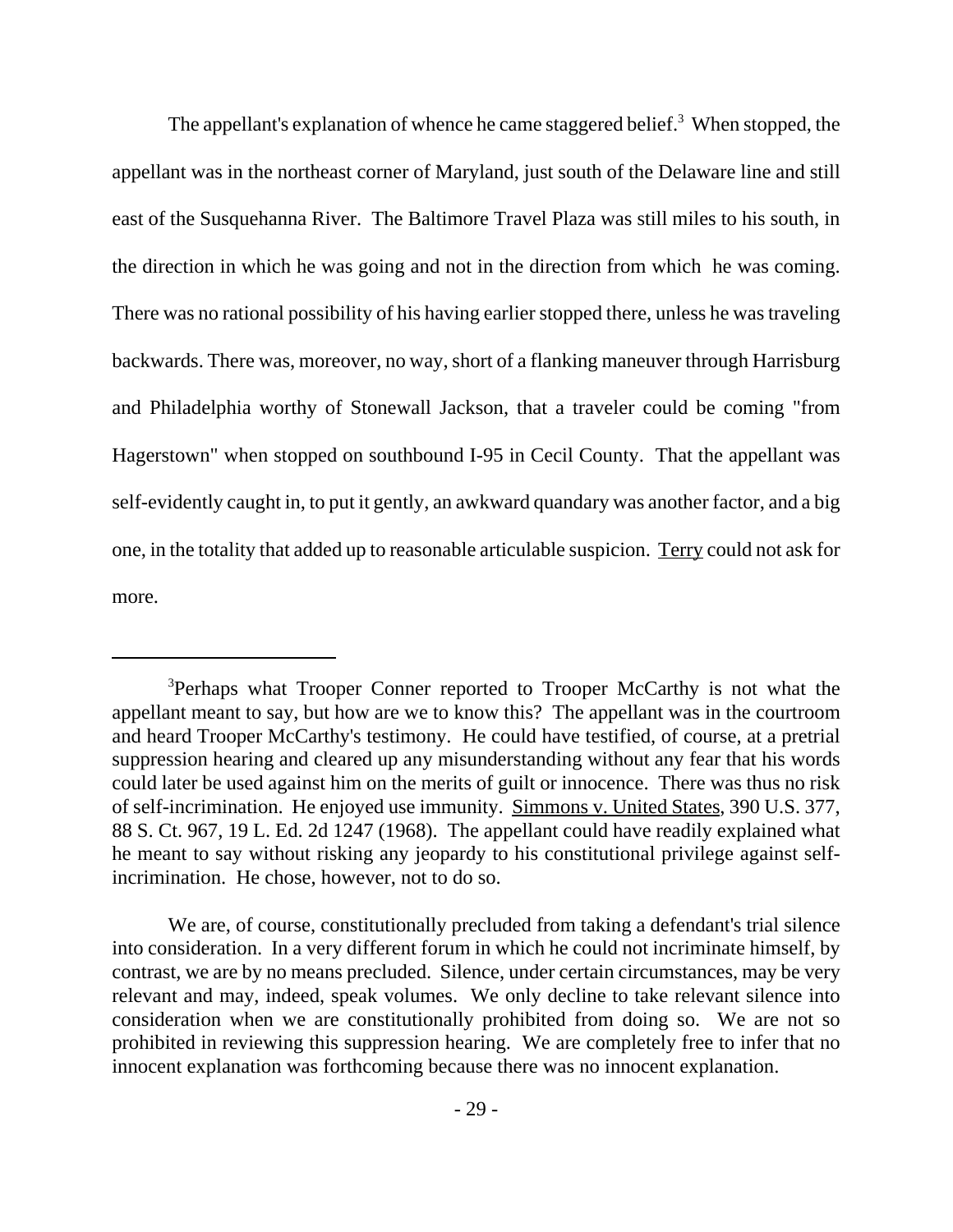## **If It Looks Like a Duck and Walks Like a Duck and Quacks Like a Duck ...**

The Supreme Court in United States v. Sokolow, 490 U.S. 1, 9-10, 109 S. Ct. 1581,

104 L. Ed. 2d 1 (1989), stressed the importance of the totality approach.

Terry itself involved "a series of acts, each of them perhaps innocent" if viewed separately, but which taken together warranted further investigation. We noted in *Gates* that "innocent behavior will frequently provide the basis for a showing of probable cause," and that "[i]n making a determination of probable cause the relevant inquiry is not whether particular conduct is 'innocent' or 'guilty,' but the degree of suspicion that attaches to particular types of noncriminal acts." That principle applies equally well to the reasonable suspicion inquiry.

(Emphasis supplied).

Dispositive in this regard is the unanimous decision of the Supreme Court in United

States v. Arvizu, 534 U.S. 266, 273, 122 S. Ct. 744, 151 L. Ed. 2d 740 (2002):

When discussing how reviewing courts should make reasonable-suspicion determinations, we have said repeatedly that they must look at the "totality of the circumstances" of each case to see whether the detaining officer has a "particularized and objective basis" for suspecting legal wrongdoing. This process allows officers to draw on their own experience and specialized training to make inferences from and deductions about the cumulative information available to them that "might well elude an untrained person."

(Emphasis supplied).

The Ninth Circuit in Arvizu had ruled that a Terry-stop was unconstitutional. It had

examined each of seven factors in isolation and had found each amenable to an innocent

explanation. The Supreme Court resoundingly rejected such fragmented analysis.

The court's evaluation and rejection of seven of the listed factors in isolation from each other does not take into account the "totality of the circumstances," as our cases have understood that phrase. The court appeared to believe that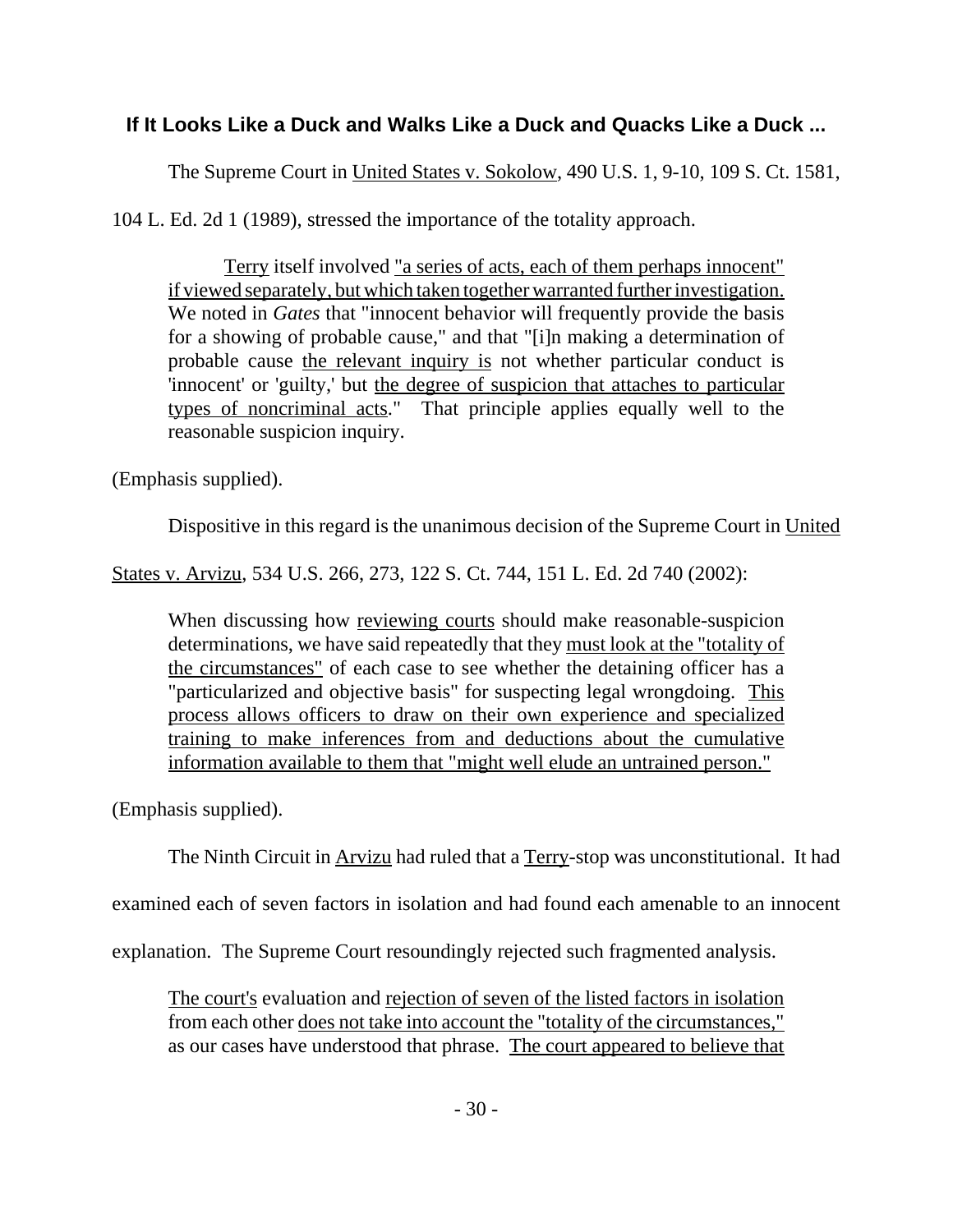each observation by Stoddard that was by itself readily susceptible to an innocent explanation was entitled to "no weight." Terry, however, precludes this sort of divide-and-conquer analysis. The officer in Terry observed the petitioner and his companions repeatedly walk back and forth, look into a store window, and confer with one another. Although each of the series of acts was "perhaps innocent in itself," we held that, taken together, they "warranted further investigation."

534 U.S. at 274 (emphasis supplied).

The Supreme Court explained that the totality may communicate a message that no

individual fragment conveys.

A determination that reasonable suspicion exists, however, need not rule out the possibility of innocent conduct. Undoubtedly, each of these factors alone is susceptible to innocent explanation, and some factors are more probative than others. Taken together, we believe they sufficed to form a particularized and objective basis for Stoddard's stopping the vehicle, making the stop reasonable within the meaning of the Fourth Amendment.

534 U.S. at 277-78 (emphasis supplied).

In State v. Ofori, 170 Md. App. at 247-48, this Court also emphasized the importance

of the totality approach in the assessment of Terry level articulable suspicion.

There might, of course, have been an innocent explanation for any of these phenomena, standing alone. That is of no moment. Reasonable articulable suspicion is assessed not by examining individual clues in a vacuum but by getting a "sense" of what may be afoot from the confluence of various circumstances. Suspicion, particularly to a trained law enforcement officer, may be greater than the sum of its parts.

(Emphasis supplied).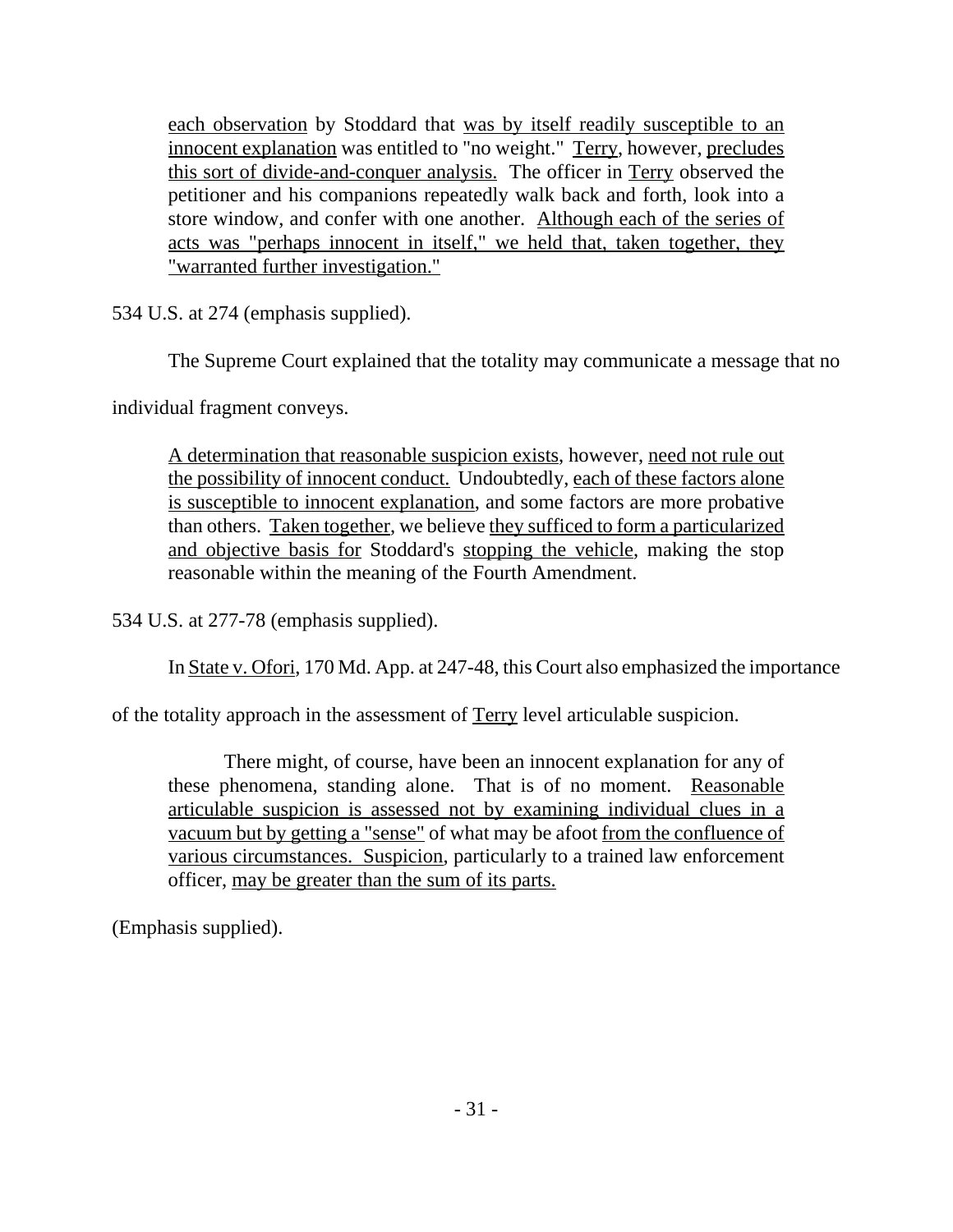### **Bleiben Sie, Bitte, Mein Hund!**

Beyond the Fourth Amendment issues, the appellant makes the additional argument that an actual K-9 alert on the Pontiac never took place. State Police Corporal Chris Armiger was Leco's handler. As Leco circled the Pontiac, she alerted by giving a "passive sit response" at the rear passenger door. Corporal Armiger explained the technique to Judge Beck:

THE COURT: Passive sit, you are saying?

CPL. ARMIGER: A passive sit response, yes. Our dogs aren't trained, as other departments are, to actively alert where they are scratch and paw.

THE COURT: Um huh.

CPL. ARMIGER: Just because of the liability that would be damaging vehicles, damaging paint. So, our K-9's are taught to show a passive response when they come into contact with the odor of CDS.

THE COURT: All right.

THE STATE: Now, you said, in this case, Leco did have a passive sit response near the right rear, is that what you said?

CPL. ARMIGER: Yes.

(Emphasis supplied).

Corporal Armiger also explained what he does after Leco has given a positive alert.

THE STATE: Okay. And, what did you do at that time? What do you normally do when you have, let's say, a positive alert, do you give that information to another officer or ...

CPL. ARMIGER: The first thing I do is, I'll reward the dog.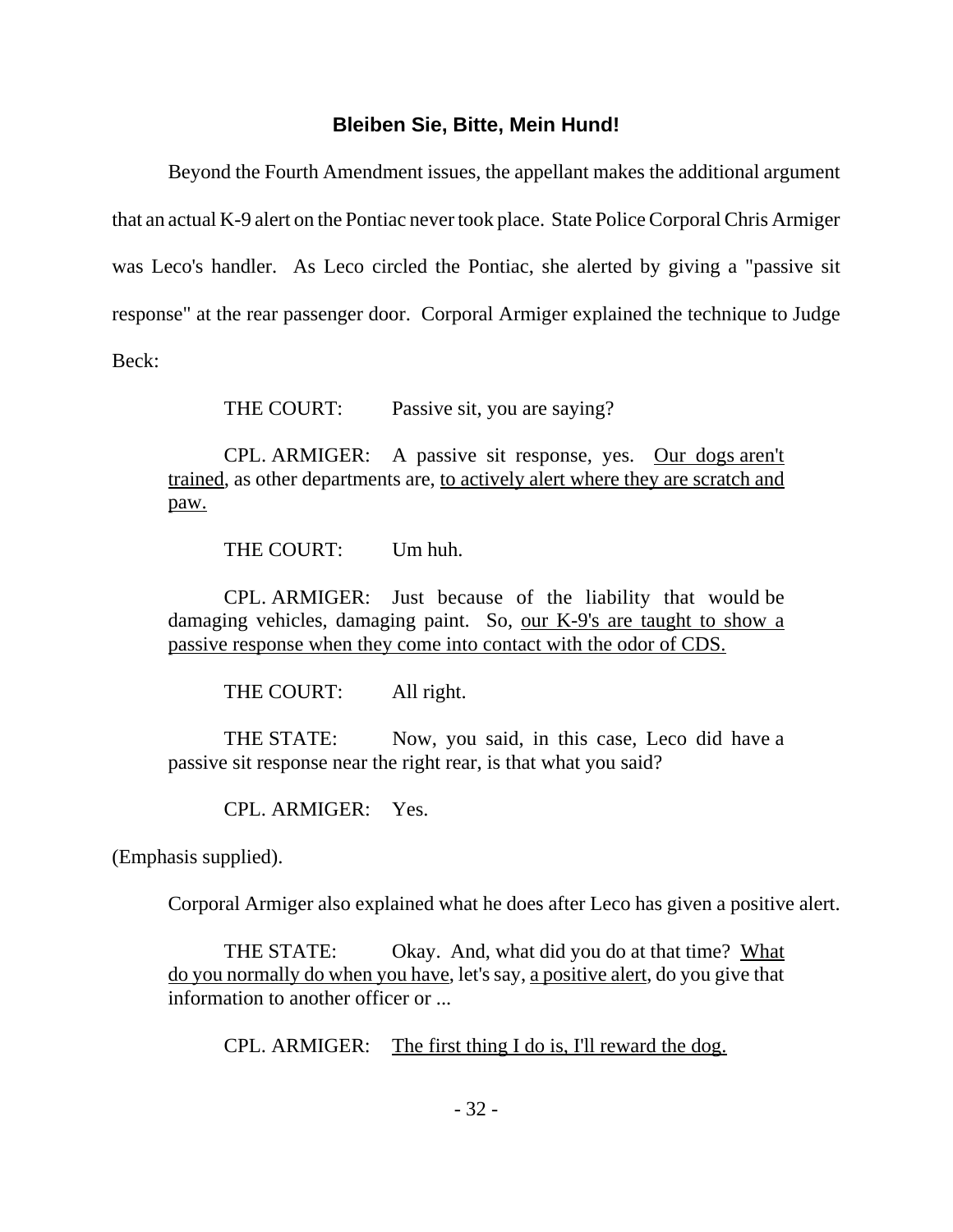THE STATE: Okay.

CPL. ARMIGER: My dog uses a ball that's tied to a string. Throw the ball to the dog, we'll tug, play for a minute, and usually on the way back I'll either nod my head to the Trooper or say, "it's positive". First thing I do is put the dog ... That's on the way putting the dog back in the car. I don't let the dog stay out or anything like that. The dog's a single purpose dog for narcotics detection. So, she'll go back up in her car and then I'll return to the traffic stop and be of any assistance that I can.

THE STATE: Okay. And that's what occurred in this particular case?

CPL. ARMIGER: Yes.

(Emphasis supplied).

On cross-examination, Corporal Armiger confirmed that the procedure in this case

was routinely without incident.

| MR.DAWSON:<br>any problems that day? | On this particular day, was Leco  Did he have   |
|--------------------------------------|-------------------------------------------------|
|                                      | CPL. ARMIGER: She didn't have any problems, no. |
| MR. DAWSON:<br>to you?               | She  Was she eratical, she was okay, responsive |

CPL. ARMIGER: She was fine.

(Emphasis supplied).

Corporal Armiger walked again through the procedure.

MR. DAWSON: [T]he passive sit response ... And, just so I'm clear, is when the dog has a hit, the dog sits. That's the passive response.

CPL. ARMIGER: When the dog detects the odor of what it's trained to detect, one of those seven odors, the dog will show a behavior change. And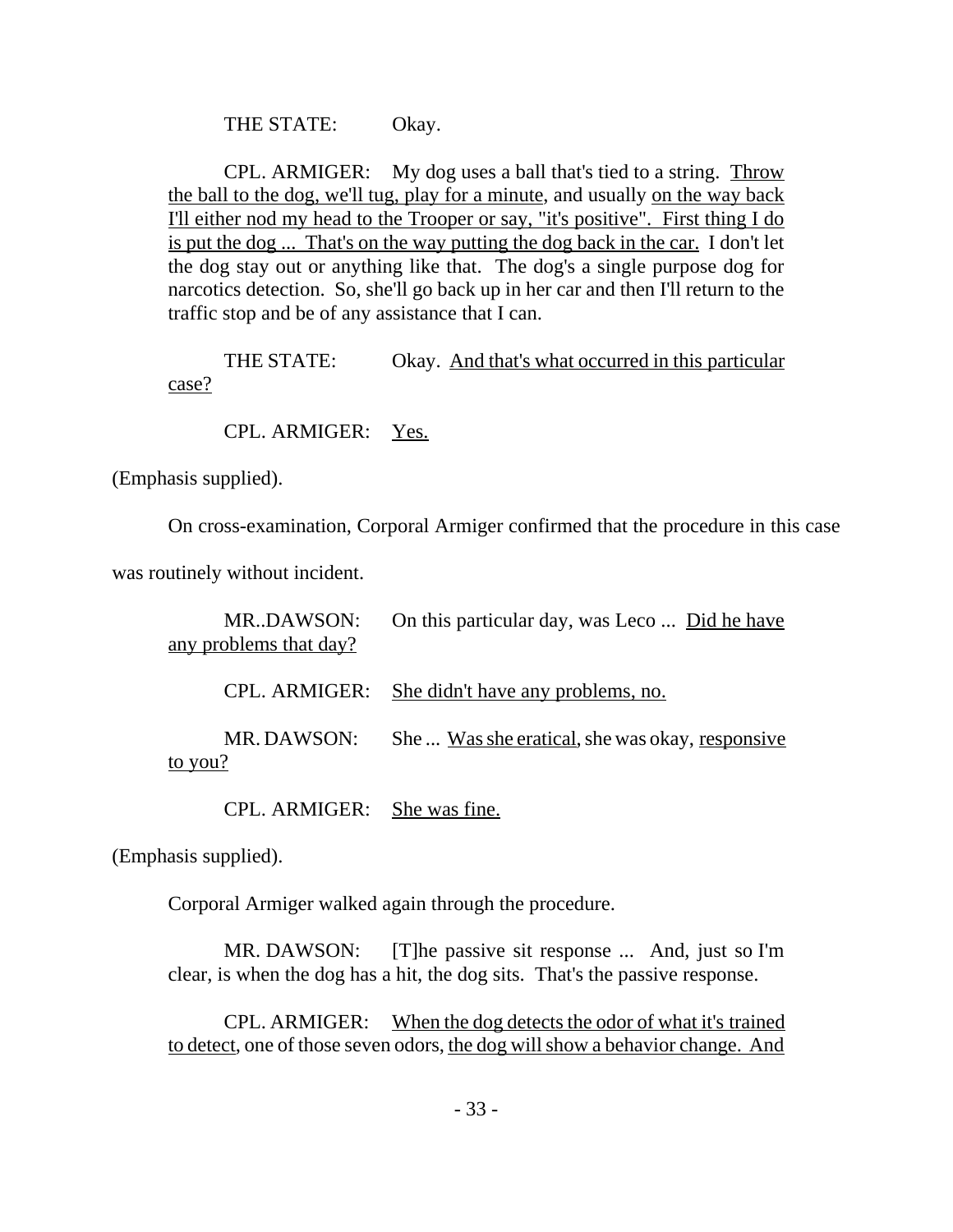our dogs are trained to sit at the strongest source of the odor. So, the dog will sniff until it gets to what it thinks is the strongest scent that it can get to and then it will sit.

MR. DAWSON: On its own? CPL. ARMIGER: Yes, there's no direction by me, it's passive. (Emphasis supplied).

The appellant argues that Corporal Armiger did not allow Leco to make a passive alert but actually directed her to do so. Defense counsel directed the corporal's attention to a videotaped recording, with sound, of the scanning procedure. Counsel tried to establish that Corporal Armiger ordered Leco to stop. It must first be explained that Leco speaks German.

|          | THE COURT:            | What was the word you used?                                      |
|----------|-----------------------|------------------------------------------------------------------|
|          |                       | CPL. ARMIGER: The word is "bleiben."                             |
|          | THE COURT: "Bleiben"? |                                                                  |
| "bleib." |                       | CPL. ARMIGER: It means "to stay." The shortened version of it is |
|          | THE COURT:            | All right.                                                       |

CPL. ARMIGER: It['s] German "to stay." It's one of her commands.

(Emphasis supplied).

Although the timing was close, Corporal Armiger explained that he commanded Leco to stop ("bleib") immediately after she had made her passive alert so that he could give her her expected reward.